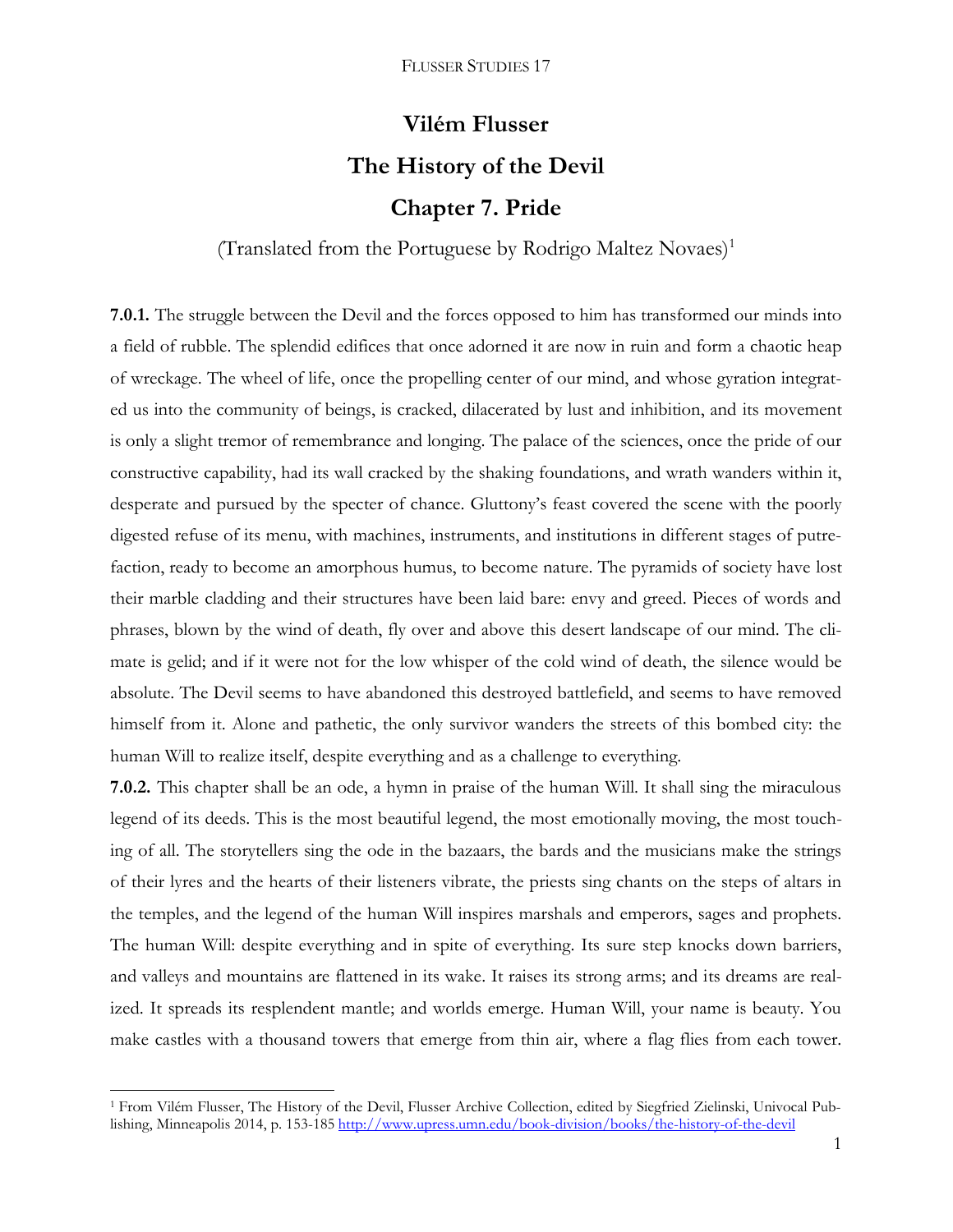You transform deaf and mute stones into white and clean statues, carved in your image. You make the wind sing, and you transform a hurricane into a chord. Praise be to you, human Will, you, creator of art, you, inventor of the world, you, producer and annihilator of God and the Devil.

**7.0.3.** This terrible phrase that we have just formulated, or which formulated itself despite us, emerged unexpectedly and spontaneously, as an expression of the enthusiasm contained until now. Let this phrase come, and let it be sheltered with hospitality. It was about time that we laid bare our false humility. It was about time that we confessed the inebriation and vertigo that the peaks of our creative Will cause. It was about time that we let the nauseating mantle of hypocrisy fall. Let us no longer be ashamed to speak the whole truth. We already knew, ever since we came into being; we already felt, already intuited, that all of this about God and the Devil, of sin and salvation, of real world and illusory world, is nothing but small talk. All of this is nothing but the work of our Will, nothing but representation destined to entertain us. The world is here, in front of us, because we ordered it to emerge from the abyss of nothingness. We only have to turn our backs to it, we only have to lose our interest in it, and it shall disappear into the same abyss. And after all, what is this world that we have created in order to entertain our Selves? It is the projection screen of our Will. We created a world in order to project ourselves onto it. And this image of ours that we project onto the world is God. It just so happens that, sometimes, the illusion that we create is so perfect that it manages to fool us. At these moments we adore our own image. But we only need to turn our backs on it, we only need a slight gesture of contempt for it, and the image disappears, and God says goodbye to us. "*Ich weiss, dass ohne mich Gott nicht ein Nu kann leben*" (I know that without me God cannot live for even one instant. A. Silesius) And this image of ourselves that we project onto the world's screen, which we created, and which we call "God," can be projected from two different angles. In order to distinguish between angles, we refer to one projection "God" and the other "Devil." It depends on whether it pleases us to desire a divine or diabolic world; it depends on our point of view. And it equally depends on our Will to switch the projection off and submerge the world into the gray darkness of neutrality, into platitude and the boredom of a world without God or the Devil. It is precisely to avoid this boredom and platitude, to turn the representation interesting, that we project our own image onto the world's screen. It is for aesthetic reasons, and to satisfy our sense of equilibrium and drama, that we project God and the Devil upon the world. They are apparently two actors that appear on the screen to entertain us, but they are, essentially, two masks of our Will.

**7.0.4.** Everything there is, and everything that has been, and everything that can be, is our Will. To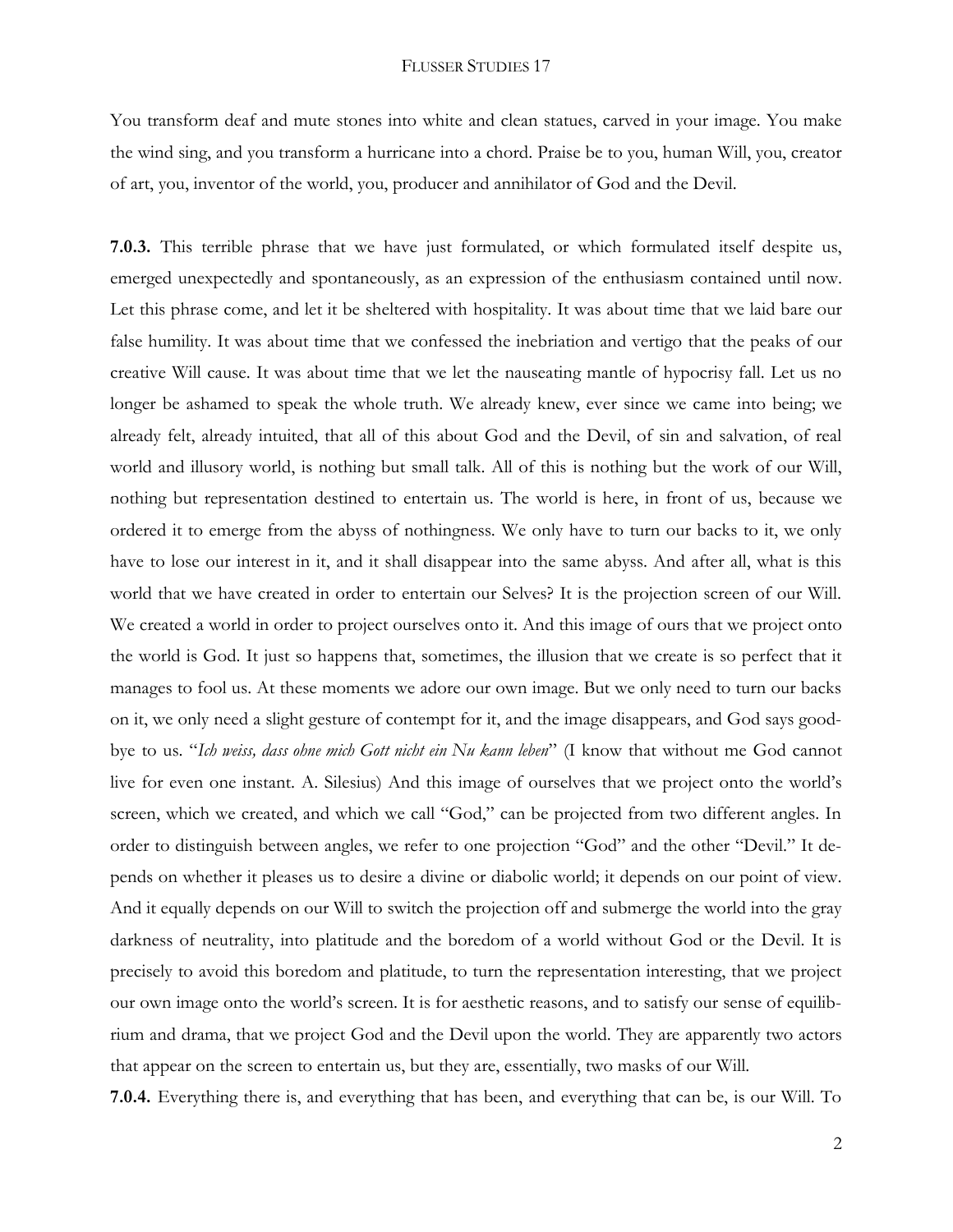be, to become, and to be able to be, are all forms of our Will. Everything comes from our Will, and everything returns to it. Everything that happens, and everything that comes to pass, happens and passes within our Will in virtue of our Will. The Will creates the world through an eccentric movement, and it comes to know the world through a concentric movement. In this process of knowledge, the Will discovers itself at the bottom of the world. Knowledge of the world is selfknowledge. Through another eccentric movement, the Will creates the mind, and through a concentric movement the Will studies the mind. In this study, the Will discovers itself at the bottom of the mind. The study of the mind, meditation, is self-knowledge. World and mind are the two faces of the Will. Science and meditation are the jaws, the pincers, which lock onto the nut of illusion created by the Will, in order to crack its shell and expose the kernel. These are the two methods of selfknowledge.

**7.0.5.** The natural sciences and Yoga are the sharpest and most penetrating teeth of the two jaws that advance into the illusion. Once they meet, at the end of the atom and the *Ātman,* the shell of the illusion will crack and the Will shall recognize itself. At this ultimate unveiling, the masks of God and the Devil will be torn-off. It is in this *dénoument* that the representation of the Will shall end. At this climax the purely formal rules of nature shall be exposed, and the veil of *Māyā* shall be torn. There will be nothing left, except pure and free Will. But why should the Will free itself from itself? Because the illusion that the Will created is so perfect that it fools its creator. The Will has fallen into the very trap it set. Through the eccentric movements it distanced itself so much from its own center that it forgot that center. The concentric movements are a remembrance of its center. The natural sciences and Yoga are methods to rediscover the origin. They are the Will's detectives in the forest of misleading appearances. They discover and seek to prove that nature and the mind are the works of the Will, deliberate works, even though they may have aspects of autonomy. Nature and the mind are works of art. They are works of an unknown, but knowable author. The natural sciences and Yoga prove that the author is the Will. How were these works created? Let us forget, for just one moment, the natural sciences and Yoga, and let us attempt to evoke within us the creative activity of the Will.

# **7.1. Language**

The Will tends. It pressures. Wants to explode. Is thirsty. It wants to spread itself. It is in tension. It seeks to come out of itself. It wants to project itself. It seeks power. It wants to realize itself. It expresses itself. It articulates itself. The Will becomes language. The Will turned into language creates the world of the mind.

# **7.1.1. Poetry**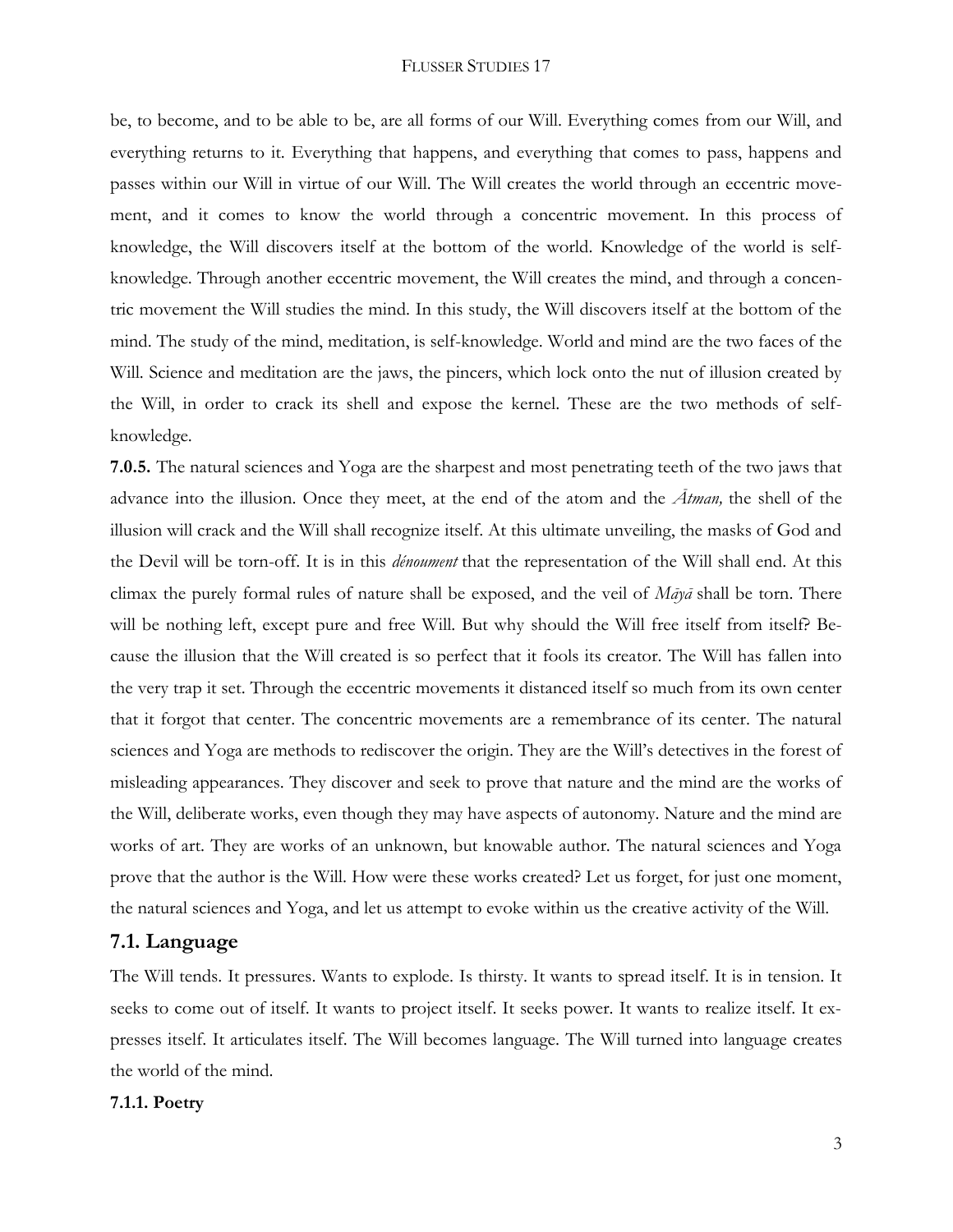The Will is the spider that secretes the web of language from itself. Unceasing and untiring, it expels the translucent and shiny threads of phrases; it weaves and knots these threads, rendering the web dense, to then run around inside the web in order to consolidate it. The Will creates illusions of intellects where the threads cross each other, through the "individuation principle," and through the principle of the discourse, it creates the illusion of the anatomy of the web. The web grows and expands in all dimensions, fed by the Will's secretion. New threads of phrases unceasingly emerge, new intellects are formed, and new connections between intellects emerge. The threads consolidate and become rigid. Upon these rigid threads, chains that consist of concepts and relations between concepts, are formed. These chains arrest the intellect. The chains of threads ramify. Some of the branches come together to form new chains, new discourses. Other branches float with their ends in the vacuum; unfinished arguments. The Will's power that propels the web in all directions informs every thread. This power is the meaning of every phrase and the aim of every discourse. The web vibrates. Undulates. The threads run. The position of the intellects within the web is fluid and variable. Sometimes they are linked through threads of solid discourse, sometimes they distance themselves to the extremes of the web and almost become isolated, stuck to the web only through recent, tenuous, and weak threads. In some intellects the Will petrifies. These are the rigorous and clear intellects. In other intellects, the Will pulsates and seeks to expand further, to extend the scope of the web. The Will is propelling these intellects to the edge of the web. From them the Will extends threads and branches into the void and beyond. The Will puts these intellects at risk.

**7.1.1.1.** In this extreme and risky situation, where these propelled intellects find themselves, the web of language floats in nothingness. These intellects are in touch with nothingness. They are the advanced posts of the Will. The illusion, and the deliberate character of the web, is existentially grasped by these intellects. It is toward these extreme points that the Will's spider goes to consolidate the web. It runs to the edge of the web, takes the place of the intellect at an extreme situation, and transforms this intellect into the center of its activity. It is from this extreme point that the Will secretes its threads and forms new discourses. At such an extreme, the intellect has become the center of the Will's creative activity; it has become the source of language. This intellect has become a poet. And it is in this situation, in this extreme tension of the Will, that we can experientially grasp the creative activity of the Will.

**7.1.1.2.** The first stage of this activity is the phase of withdrawal. The intellect withdraws the web of threads that surrounds it and concentrates the web upon itself. Its discourse becomes internalized. In this internal discourse the phrases crisscross and intertwine to form fabrics of unbearable complexity.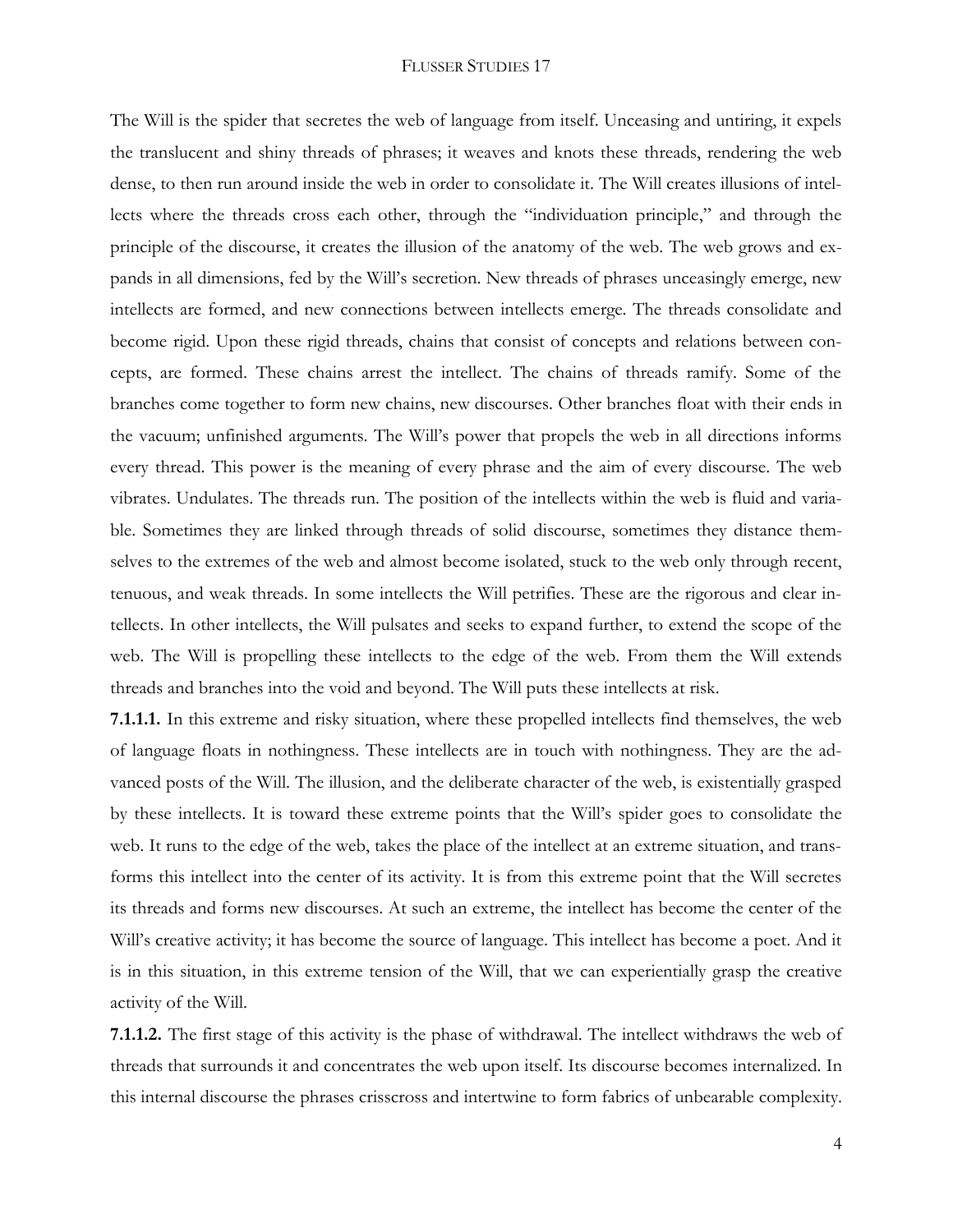The intellect becomes a Gordian knot, and becomes unbearable to itself. The Will's tension within it threatens to explode the intellect. The experience of this stage is one of despair. Suddenly, and in a fulminating instant, a sword falls and cuts the Gordian knot. The struck intellect falls, internally wounded, into the abyss of nothingness. But the threads that it had withdrawn continue to attach it to the web of language. They prevent it from drowning. The Will that possessed this intellect starts to project new threads, to guarantee the web's continuity. These new threads that project from the struck intellect falling toward the web, vibrate and oscillate with the shock that the intellect suffered as it fell. They are witnesses of the shock with nothingness. These threads are new verses. The Will has just created a new work, within this intellect that it possessed. The experience for the intellect is one of exaltation, of a sense of power, of pride.

**7.1.1.3.** The new verses that are propelled from the poet's intellect toward the web of language are the immediate manifestation of the Will. They are concrete Will. They are caught in their concretion by the intellects near the poet. Let us call these intellects, which inhabit the poet's vicinities, "critics." The warm and vibrating threads are consolidated and integrated to the web through these intellects. They are conversed. The concrete manifestation of the Will is submitted, by the critics' intellects, to the process of conversation, which progressively turns this manifestation more abstract. Conversation is the process of abstraction, in the sense of being a progressive distancing from the concreteness of the Will. Concreteness and abstraction are measures of the distance of a phrase from the creative Will. As a phrase distances itself from the creative Will, as it advances into the web and into language, it loses concreteness and gains abstraction; it loses intimacy with the Will and gains autonomy. Phrases that are advanced in the abstraction process acquire the appearance of automaticity and independence from the creative Will. They acquire the appearance of "data."

**7.1.1.4.** The phrases that have concretely originated within the creative Will, and which flow, through the abstraction process, into language, discourse in countless streams. It is as if the intellect, possessed by the creative Will, was located at the peak of a mountain, and as if the verses that spring from it, spill over the mountainsides. But in the plain, at the farthest point from poetry, all of these currents, all of these threads of discourse, are dammed into two lakes: nature and mind. Nature and mind are the dams that hold verses that have been turned abstract. Nature and mind are the reservoirs of the Will once it has been entirely abstracted; entirely "objectified." These lakes are so distant from the peaks of creation that they do not seem to be connected to the peaks. However, they hide, in their muddy waters, the secret of their origin in the Will. The natural sciences fish on the Western side of the mountain, and they start to discover the structure of the Will at the bottom of the lake.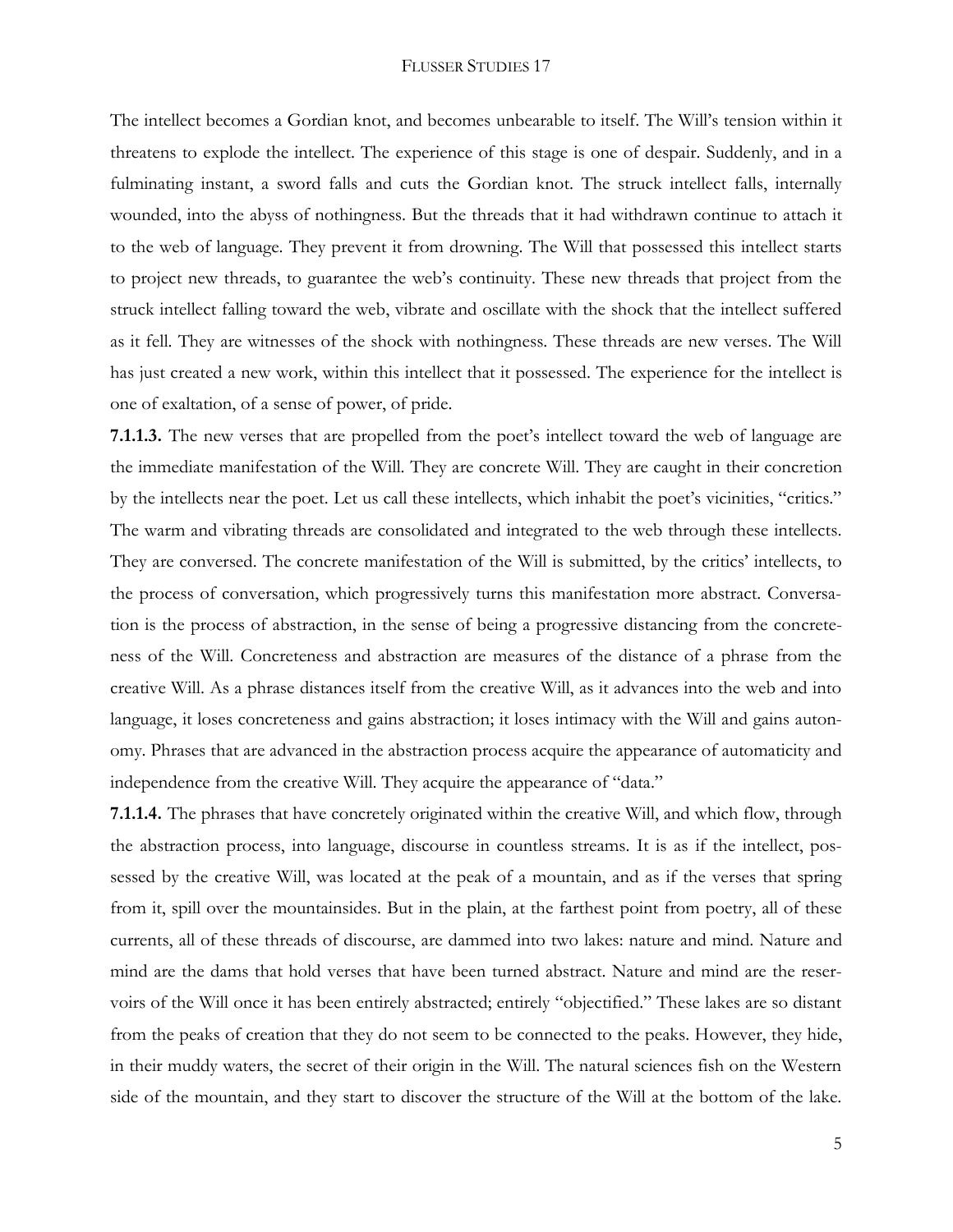They start to discover the primordial poet that created nature: the Will. Yoga stirs and scours the whole lake on the Eastern side of the mountain. It has always been suspicious of the origin of the lake. Furthermore, the two lakes communicate subterraneously. Fishing expeditions and studies in the natural sciences have discovered the subterranean channel that connects the lakes. They shall reinforce, almost as if from below, the efforts of the yogis. They shall reveal, in a conjugated effort, the secret of the lakes: nature and mind are the Will turned abstract, therefore objectified. The prophet of this discovery, Schopenhauer, this intellect that personifies pride, and the glorifier and singer of this discovery, Nietzsche, this intellect that personifies the absurdity of pride, are the guides of these efforts. Today's philosophy, especially that which dedicates itself to the analysis of experience, and that which dedicates itself to the analysis of language, are their followers.

# **7.1.2. Music and Concrete Poetry**

Every verse that projects itself from the poet's intellect is a concrete manifestation of the Will. But at the very instant of articulation, the verse starts to abstract itself. The speed of the verse's decadence into abstraction is related to the slope that connects the course of the discourse that began in the lakes of the mind and of nature. There are verses that precipitate, in a sparkling fall, directly into the lake of nature. Others direct themselves, subtly and softly, through the slightly sloping plains of poetry. Layers of language prefigure the course of the discourse of verses. We shall call the course that leads directly to the lake of nature, "pictorial language," the one that leads to the lake of the mind, "semantic language," and that which detains itself on the plains of poetry, "the language of music," however, this nomenclature is provisory, and will be removed by future arguments.

**7.1.2.1.** The course of the language of music has a barely perceptible slope. It is almost meaningless. We have defined "meaning" as the direction of the discourse. The discourse with a gentle slope, the discourse almost exempt of meaning, is the discourse of the language of music, and this language retains the concreteness of the Will. The verses that become the language of music propitiate the most inventive experience of the creative Will. The creative Will manifests itself, through the musical verses, as pure beauty. The experience that music affords us is concrete; because we are in immediate contact with the creative Will, that is, with the *aistheton,* the aesthetic impact of the Will. Music is an almost entirely pure discourse; undistorted by the scum of ethics and logic, which adheres to the pictorial and semantic discourse in order to pervert it. Ethics and logic are aspects of phrases that emerge as a consequence of abstraction, as a consequence of the distancing of thought from the Will. Ethics and logic are symptoms of abstract thoughts. The Will, as the source of reality, is beyond ethics and logic, beyond Good and Evil, and beyond the truth. The immediate manifestation of the Will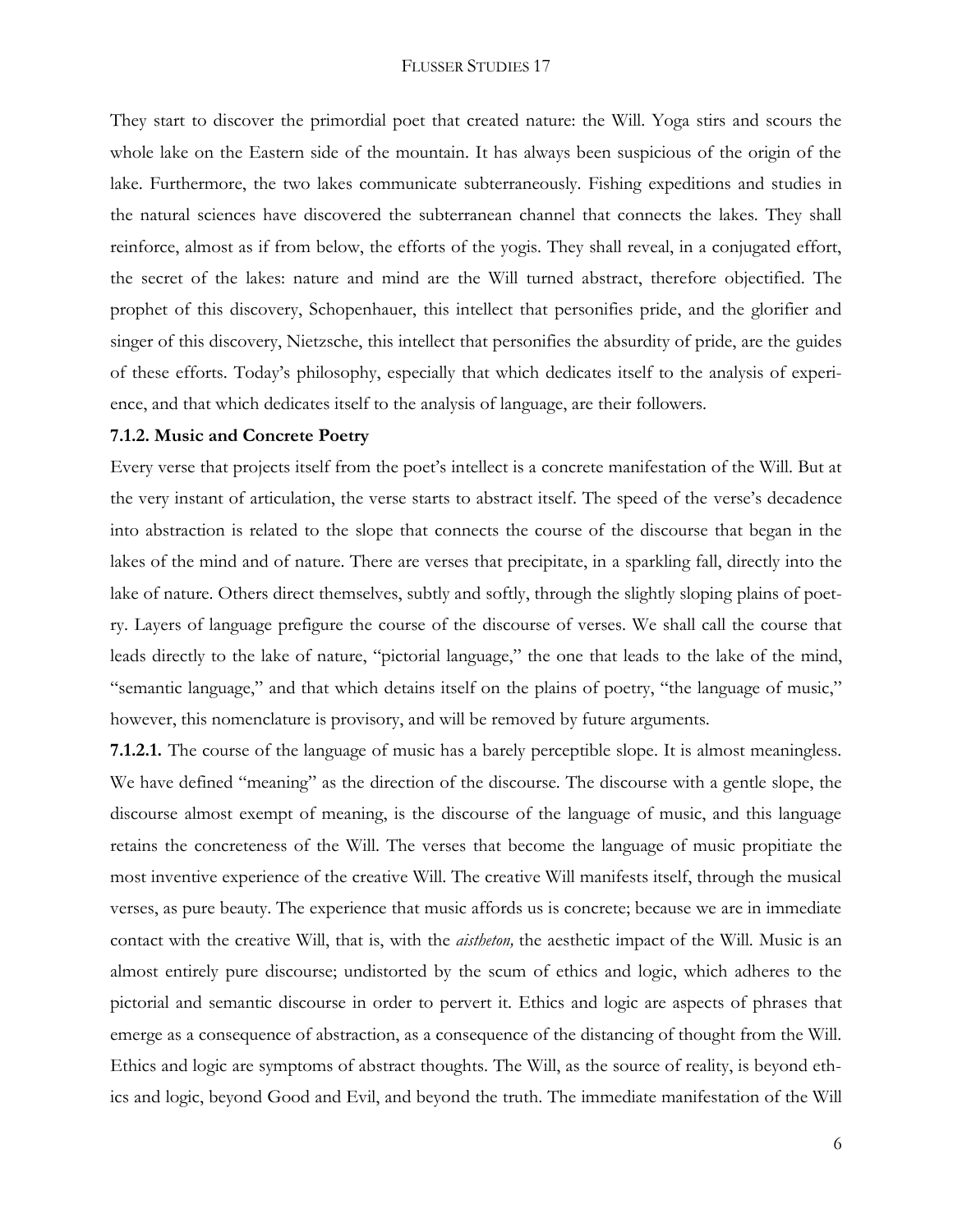is beauty. The mind possessed by the creative Will is a proud mind. It finds itself beyond Good and Evil, and knows that art is better than truth. Music is the purest articulation of this mental climate.

**7.1.2.2.** Music is pure beauty. Music is the articulation of reality. The essence of reality (which is the creative Will) is beauty. The rules of aesthetics are the structure of reality; they are the harmony. When listening to music we are being confronted with the structures of reality. This is the reason for the profound emotion that music causes in us, and the sense of exaltation and freedom that it provokes. Lie and sin, truth and goodness, all explode before music. Music is the ultimate argument. After music, nothing more can be said. And what cannot be said must remain silent. Music dissolves God and the Devil; it annihilates both. Every argumentation and dialectic is overcome and made meaningless by music; music puts an end to them. When we hear music, we feel that music is our origin and our aim. Language, turned into beauty, which is music, represents our most direct route toward self-recognition. Music wins over illusion, because it represents reality directly – our creative Will. Music is pure language, and pure language is God's, and the Devil's, sepulcher.

**7.1.2.3.** Music is the manifestation of the most immediate Will. All other discourses are distorted Will, abstracted Will; they are illusion; they are *Māyā*. If it were possible to purify all other discourses from the scum of logic and ethics, and if it were possible to concretize all other discourses, illusion would have been overcome and reality reestablished. This is, effectively, the attempt to translate every discourse, every language, to the language of music; to concretize them. And these attempts at translation (that are attempts at self-recognition) are currently underway. Let us briefly consider these attempts.

**7.1.2.4.** Let us take, as a first example, the attempt to concretize semantic language, being undertaken by the poets of concrete poetry. They seek to grasp the discourse at the moment of its eruption from the creative Will, and to dam it in the plain of poetry. They seek to prevent this discourse from discoursing, thus quickly turning toward conversation, and from there, toward the mind. They even seek to avoid crystalizing the discourse into verse. They insist therefore, on the *aistheton*, on the immediate experience of the word. They accept the word as it springs from the Will, as an immediate articulation of the Will. They submit themselves to the word, and absorb it. They accept the word in its plenitude, as a visual and auditory structure. They do not suppress the meaning of the word, that is, they do not seek to drag the word into the river of language, whose discourse gives a direction to every word. However, the simple fact that the word is dammed within this attempt already alters its direction; already modifies its meaning. Concrete poetry demands, therefore, a violent effort from the intellect. Effectively, it demands Will power. It demands the intellect's refusal to be dragged by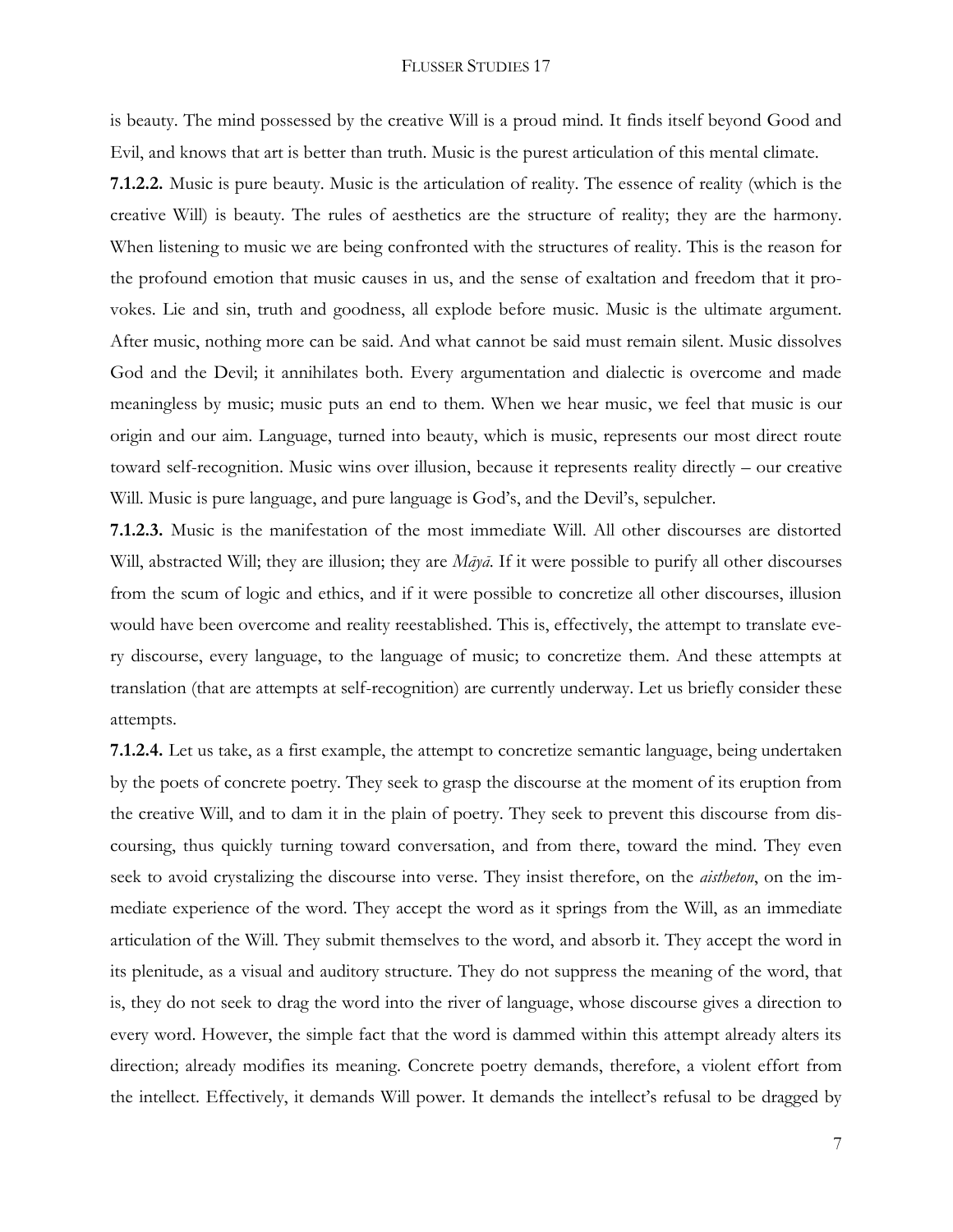the discourse, and its effort to stay on the plain of poetry. Every web of language pulls the intellect down through the mountainside of poetry. Concrete poetry seeks to offer the intellect a support so that it can hold on to the summit. Concrete poetry is, therefore, a weapon of the Will against illusion, which seeks to prevent abstraction and to keep concreteness. This is a new weapon, and its efficacy has not yet been put to the test. It is, however, a potentially dangerous weapon. The emergence of this attempt in Brazil is proof that this civilization is ready to overcome gluttony and envy through pride.

# **7.1.3. Painting**

The situation in which the attempts to concretize pictorial language occur, is more complex and demands more detailed consideration. The poets who choose this language to articulate the creative Will are, at least in the West, deeply immersed in the illusion of nature. They accept nature, this collection of pictorial phrases, extremely distanced from the creative Will; they accept this nature as "given." They are being misled. They do not see that nature is an abstract set, and that, in order to concretize it, it is necessary to discover the creative Will in it. They do not recognize themselves in nature. They do not know, or they have forgotten, that it was the Will, or in other words, that it was they, who created nature. From this misunderstanding emerges that hybrid phenomenon that is Western painting and sculpture.

**7.1.3.1.** The painter and the sculptor, who are "poets" in the sense we employed here, are intellects possessed by the creative Will. The Will tends, in these intellects, to articulate itself through the process that we have described. It expels and projects its articulation, which is beauty. It is an articulation in accordance to aesthetic rules, and exempt, in its first impulse, of all meaning. But the painter and the sculptor, prisoners of the illusion of nature, cast this articulation over nature in order to capture it. Let us use an image to describe this process. In becoming possessed by the creative Will, the painter is on the summit of poetry. The creative Will projects the pure articulation of beauty from it, which is a net of rules that organize colors and forms. These colors and forms are already an illusion; they are already the first abstraction of the creative Will. The rules, these are pure Will, yes. But the abstraction, which the colors and forms are, is an inevitable consequence of the articulation, since articulation is already alienation from reality. The net of rules that organize colors and forms is cast, by the painter (sitting on the summit of poetry), into the lake of nature to fish out data. The painter bows deeply before nature in the act of casting his net. Through great Will power, he pulls back this immense net of nature and tries to drag it back to the summit of poetry. But the net has changed within this process and has become heavy. Weeds, shells, and fish have become attached to it and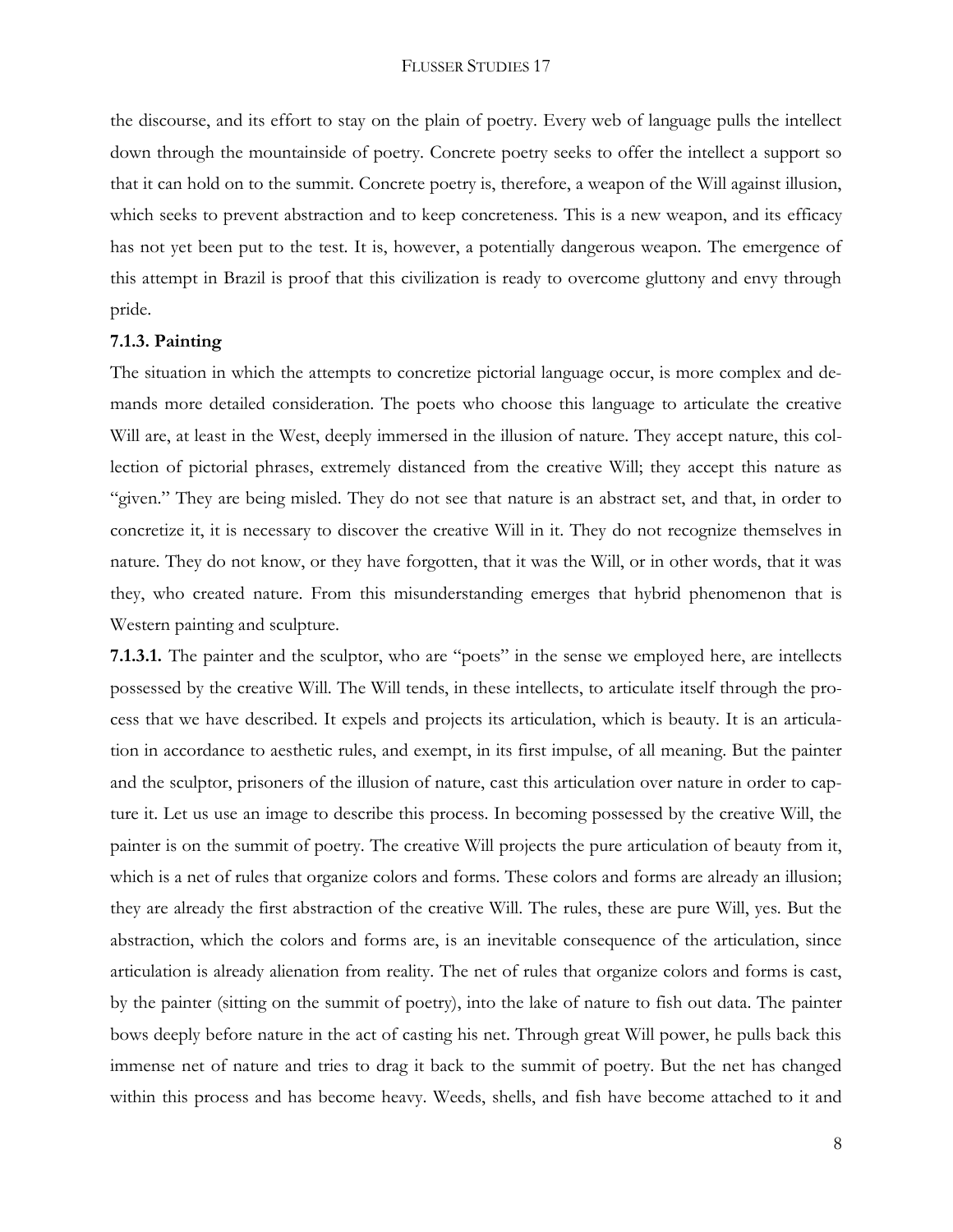have made the structure of the net almost unrecognizable. From now on, the net "represents" nature. This net, hidden by illusory impurities, is what we call "representational" painting or sculpture. The history of Western visual arts is the enumeration of works of this type, in which the creative Will is hidden. These products are works of art, because the net of the Will shines through them, and the more it shines through, the more exciting the work is. However, they are incomparably less concrete than the verses of music and concrete poetry.

**7.1.3.2.** These works are the result of the strength of illusion upon the intellects that created them. However, ultimately, we start to awaken from this illusory dream, and we start to recognize the creative Will within us as the foundation of reality. Our self-recognition acts like a beam of light that penetrates the fabric of illusion like an X-ray, in order to discover the structure. It is against this light that we start to examine these works. We find the net of the Will at the bottom of these paintings and sculptures, which is a pure structure that organizes color and form. This rediscovery of the Will in the visual arts profoundly modifies our attitude and propitiates a new experience of reality. Reality can be articulated, both immediately and concretely, through the aesthetic rules that structure colors and forms. The consequence of this is the emergence of "abstract" and concrete paintings and sculptures.

**7.1.3.3.** The term "abstract," that painters use, is proof that only the illusion was overcome. These works are "abstract" because they refuse to represent nature. But nature is still tacitly accepted as reality. The works that emerge through this effort are close to the Will and distant from nature, and that is why they are called "abstract." Effectively, they are concrete works. "Abstract" painting is the first manifestation of a concrete pictorial language in the West. It is experiential proof of the enormous progress of Western mentality in its attempt to free itself from illusion and rediscover the Will. This is the fully conscious articulation of the Will through colors and forms. The Will speaks almost immediately in these paintings and sculptures. These new works free our mind, just as musical compositions and concrete poems do, and they demonstrate the pride of our Will experientially.

**7.1.3.4.** Painters of concrete art are of a fundamental importance for an interpretation of current times. In my opinion, there is no other event more important than this. These painters are prophets of future developments; they are the pioneers of pride. They are, effectively, the advanced posts of the natural sciences. Our scientists are still at the stage of representational painting. They do not even know they are poets. As the victims of the illusion, and almost entirely unaware of their creative efforts, they believe that nature is a reality. They try to cast their purely aesthetic net of creative Will, which projects itself from their intellects in the form of mathematical rules, into the lake of nature in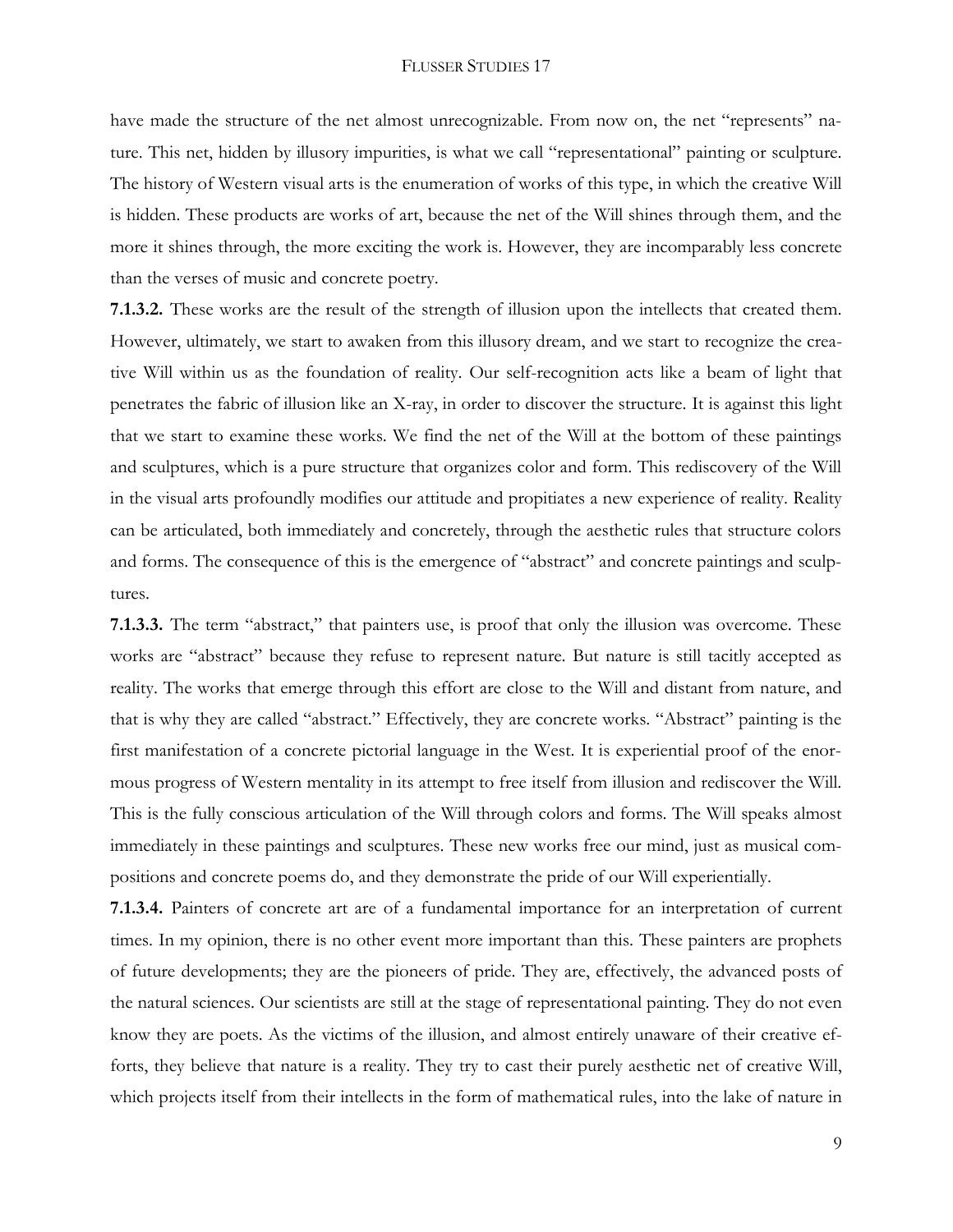order to represent it. And then these poets, disguised as scientists, are surprised that nature structures itself according to these rules. They are starting, effectively, in a somewhat confused manner, to discover their own Will at the base of nature. The process of the concretization of nature has begun. The process of the self-awareness of the natural sciences has begun. Nature is a work of art. Scientists are its poets. But nature is representational art; it is figurative. It represents the creative Will in its abstract stage. Nature is an illusion. The natural sciences, following in the footsteps of painting, start to apply the X-rays of self-recognition against nature. Modern physics is the most advanced of the sciences. It is quickly approaching the stage of concrete painting. The structures of modern physics are no longer representational and figurative. They no longer contain "true" or "false" phrases. The criterion to be applied to the judgments of modern physics is the criterion of aesthetics, and physics as a whole no longer seeks to "signify," it seeks to be consistent: the natural sciences are becoming musicalized.

# **7.1.4. Science**

We sought to illustrate the method, through which, the creative Will weaves the veil of illusion, by applying three languages. That which we call "world," and whose most abstract extremes are nature and mind, is the fabric created by the Will, it is *Māyā.* Mind and nature form the floating, multicolored surface of the veil: if we intend to contemplate it reflexively, that is, in the opposite direction of the Will. This surface is what philosophy calls "the phenomenal world" because it is through this surface that the reality of the Will appears to the reflexive mind. Reflection is the disciplined penetration of the surface, with the aim of reaching the reality of the Will. Reflection is the inverse movement of poetry. Reflection is therefore, the attempt to destroy the illusion; it is an attempt at selfrecognition. Let us cast a gaze upon the surface of the veil, upon the phenomenal world, before we attempt to follow reflection in its advance.

**7.1.4.1.** The phenomenal world presents itself to us, at the current stage of our development, as a set ruled by the rules of beauty. Wrath ended its logical aspect, and envy and greed ended its ethical aspect, so that the phenomenal world is ethically neutral and logically meaningless. Ethics and logic are aspects of the creative Will's abstract judgments; they are illusory and no longer manage to mislead us. "God" and "Devil" are terms already overcome. They are prejudices from which we have been freed. Our reflection about the phenomenal world advances without the burden of these prejudices. This layer, the most illusory layer of the world, has already been abolished. "God" and "Devil" are the extremes of illusion; they are the most distant phenomena from the Will. We may dismiss them. They are nothing but extreme projections of the Will upon the screen of the phenomenal world; they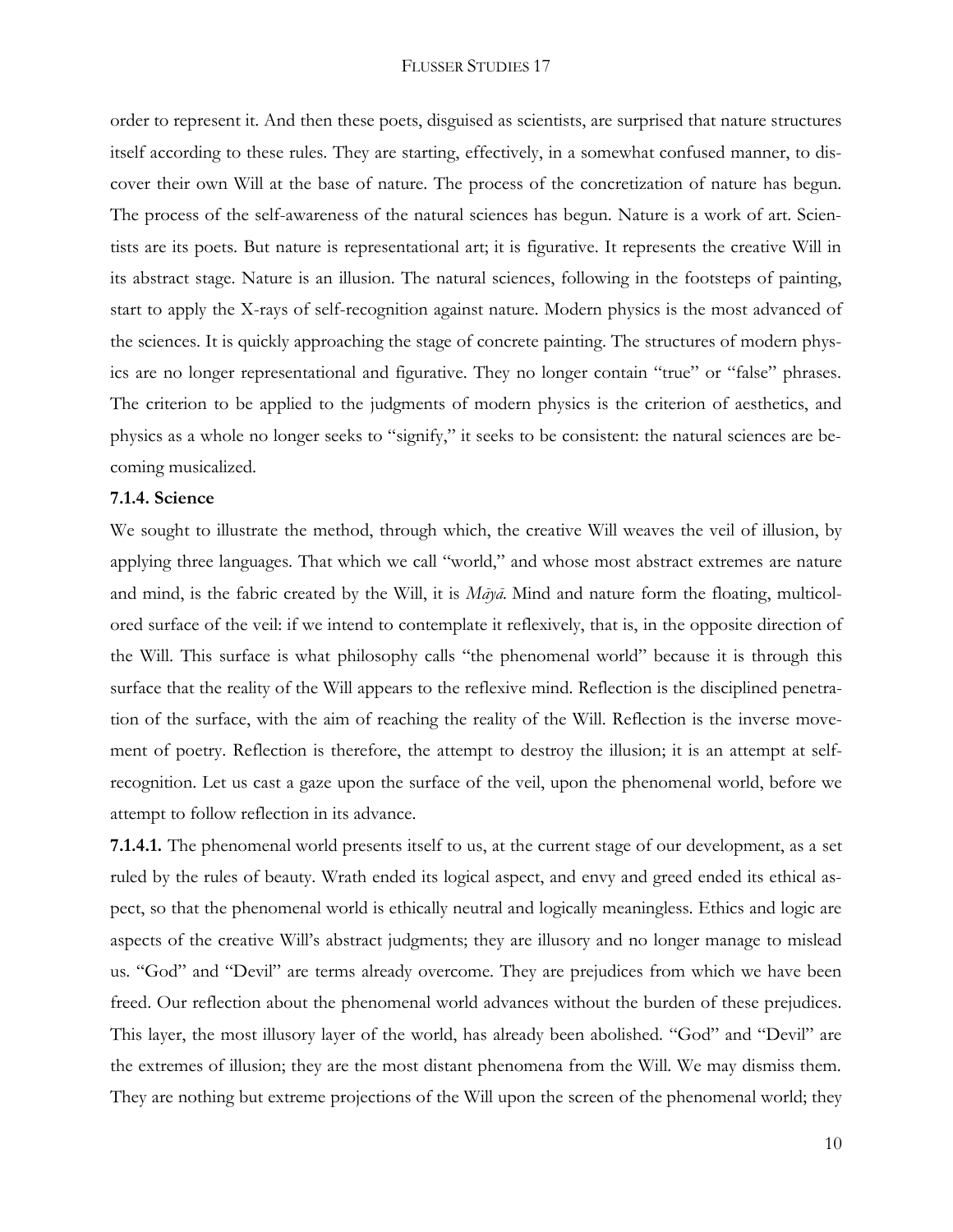are illusory even from the perspective of the illusion of the world. The image that we seek to create is the following: the creative Will is at the center. The threads of phrases extend around it, created by this Will. These threads form, on the horizon, the two illusory realities of nature and mind. And the cover that envelops everything in order to give it meaning, is the projection of God and the Devil. If reflection manages to eliminate nature and mind, if it manages to dilute this illusion and reach the Will, the protective cover shall automatically collapse. During this collapse of God and the Devil, we shall verify that both are nothing more than our own engorged Will. This shall be the Will's definitive victory.

**7.1.4.2.** The phenomenal world, if seen from its surface, seems to be constituted of phenomena that are interconnected in two ways: through causal chains, or heaped together by chance. We know that this is nothing but an illusion, because all phenomena are linked not only among themselves but also to our Will through the chains established by this Will. To accept the causal chains as independent from our Will, and to seek to reduce the causal heaps and chains (as the antiquated sciences do), is proof of the strength of illusion upon our reflexive minds. As long as science nurtures this illusion, as long as it accepts these causal connections as "given," it shall not manage to penetrate all the way to the Will. Science is not yet aware of the fact that we are the authors of the laws of nature; this level of self-recognition is still missing. However, once this self-awareness becomes effective, every ontological and epistemological difficulty, which oppresses science today, shall be overcome. The problem of causal law and of chance, which brought about the failure of wrath, shall be seen in a new light, and lose its problematic. The situation will be the following:

**7.1.4.3.** The phenomenal world is a collection of fields of activity of the Will, even though they are very abstract fields. There are fields in nature that seem to us to be governed by causal laws because in these fields the creative Will fixed itself into a rigid and particular structure. These are the fields in which the creative Will articulated organized verses, through the intellects of the poets called "scientists." There are other fields in nature, in which chance seems to rule. These are the fields in which the Will is seeking to realize itself in verses. The function of science is precisely to articulate the creative Will in these fields. If phenomena behave in a causal manner, they prove, through this behavior, the strength of our Will. The movements of the stars, for example, or the Newtonian free fall, are works of art that prove the function of the creative Will. If phenomena behave in a causal manner, they prove, through this behavior, that the Will still has fields that are open to its creative activity. The behavior of particles inside an atom, for example, is raw material for future poets. To be understood: all of these fields that form nature as a whole, are illusory fields, and have been created by the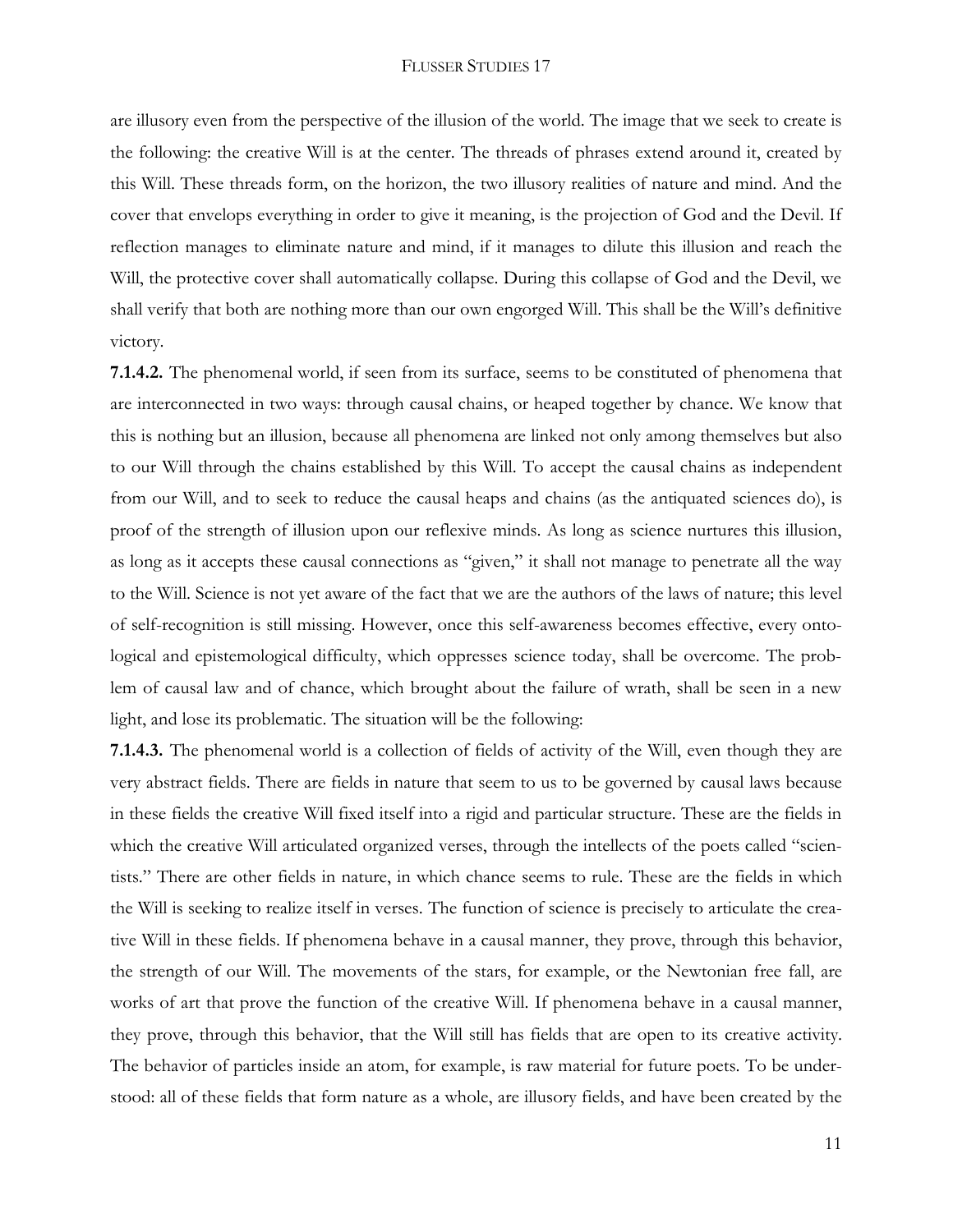Will. However, they were created precisely so that the Will could articulate itself within them. Nature is an abstract articulation of the creative Will, which concretizes itself thanks to science made aware of itself. The laws of nature are not proof of God, but they prove the divine strength of the Will. Chance, in nature, is not proof of Divine incursions, but proves the freedom of the creative Will. Nature as a whole is the representation of the Will. It is a collection of articulations of the Will through an entirely abstract pictorial language.

**7.1.4.4.** The phenomenal world has, like a rug, two sides and two faces. Nature is one of these faces. The mind is the other. Everything that has been said about nature is equally applicable to the mind. The method to penetrate the mind differs from the method to penetrate nature and has been perfected in the East. However, the results are exactly the same. The phenomena of the natural world have replicas in the mental world, and vice versa. The Will is at the base of nature as well as the mind. I leave, however, the considerations of this face of the illusory world of phenomena for a future paragraph. I shall only say that nature is a collection of phrases, articulated through a pictorial language, and the mind through a semantic language, and that there is a correspondence between these two languages.

**7.1.4.5.** Therefore, we have the following worldview created by pride: the creative Will emits language. The illusory and extreme meaning of language is "God" and "Devil." In the intermediary regions, the nebulous fabric of the phenomenal world extends its misleading richness. This nebulous fabric has two faces: nature and mind. This work of art of our Will is so beautiful and complex that it seems to be completely autonomous, by hiding its origin to reflexive contemplation. We no longer recognize ourselves in the phenomenal world and we have forgotten that we are its authors.

This error of ours is the source of all our suffering. We believe that the phenomenal world conditions and oppresses us. It is necessary to tear this illusion; it is necessary to tear the veil of *Māyā.* It is necessary to refresh our memory so that we may find ourselves as the authors and creators of the world again. We are the authors of this cosmos that we fear. We are the creators of the destiny that we have attributed, so naively, to the illusion of "God" and the "Devil." Therefore, let us tear the veil of illusion; let us become gods. Let us reach the last conclusions from thinkers such as Schopenhauer and Nietzsche; let us make use of the techniques of Yoga.

# **7.2. Pincers of the Will**

At the beginning of this chapter we spoke about "the pincers of the Will," which break the nutshell of illusion in order to expose the kernel. Let us modify this image, and let us say that this is a pair of scissors cutting the veil of *Māyā.* The scissors consists of two blades, the European and the Indian.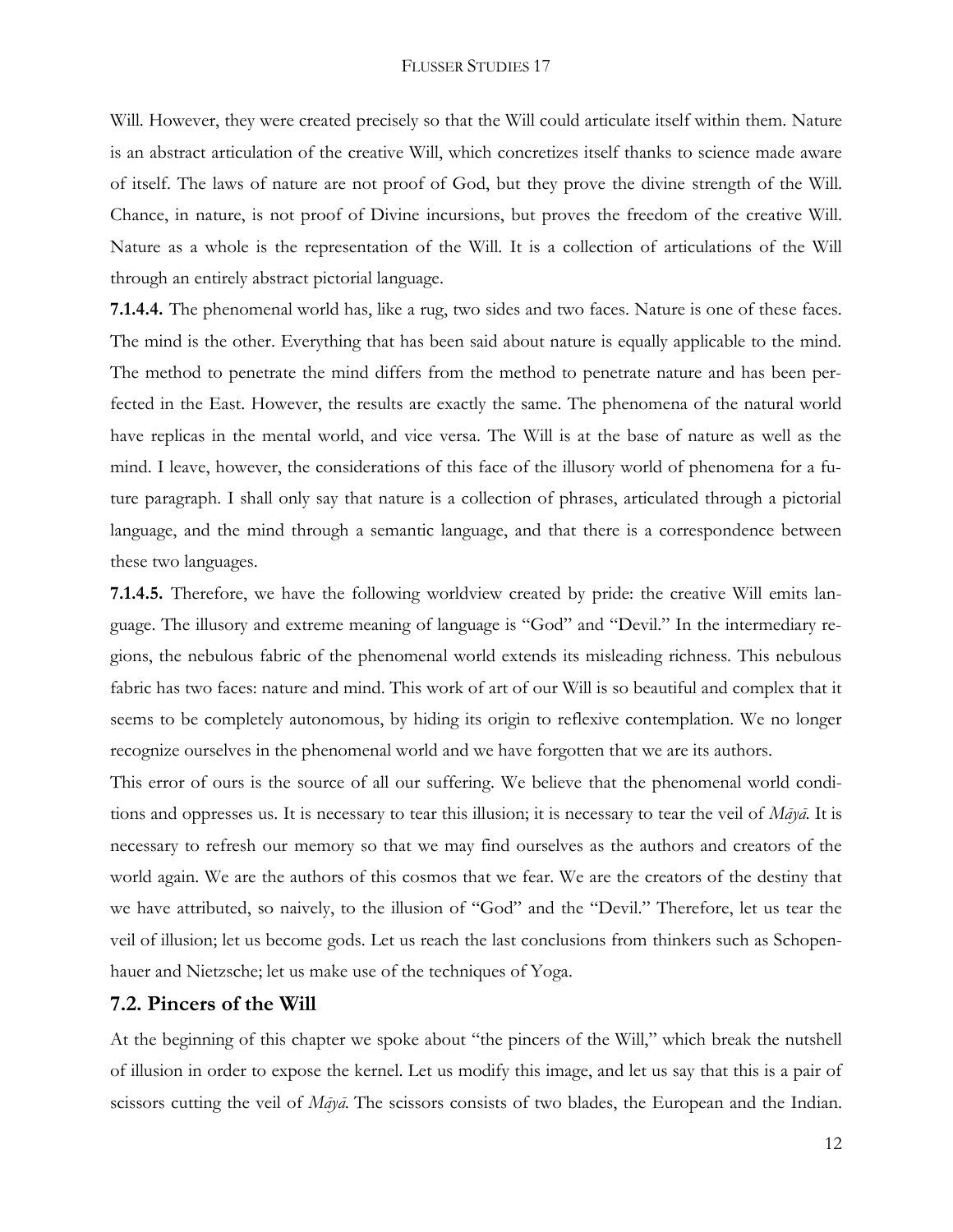The European blade advances into nature, and seeks to eliminate this illusory veil, its ethical and logical aspects, in order to discover the purely linguistic structure; the purely aesthetic structure of its foundation. The Indian blade seeks to reconstitute the mind, by vertically cutting and laying bare the Will's path as it creates the mind. The methods of science and Yoga are opposed methods. Science seeks to find the Will by walking in its direction. Yoga seeks to find the Will by running after it. They are, both, detectives of the Will. Science goes from the crime scene and seeks, by retracing the criminal's steps, to find him. The yogi does not look for the criminal. He knows who perpetrated the crime. He follows the criminal's steps in order to catch him *in flagrante delicto.* The scientist and the yogi are therefore placed in two different climates of study. The scientist's method is systematic doubt, since he does not know the criminal and therefore suspects everyone. The yogi's method is systematic perseverance, since he knows the criminal but needs to prove his knowledge. It is true that science has a strong suspicion as to who the criminal is: it is the Will. But the scientific pose demands that the scientist keeps the appearance of doubt and continue to pretend that he is searching. The yogi refuses to concede a word for us, and speaks with an exasperating conviction for a Western listener, but his persistence proves, existentially, that there must be a remainder of doubt in his attitude.

# **7.2.1. Science as Yoga**

Be this as it may, these opposite methods, and different climates are beginning to find each other today. Science still pretends to dismiss Yoga, but some scientific disciplines seem to confirm not only the results, but also the presuppositions of Yoga. And Yoga continues to observe our science with a benevolent grin of superiority, but the concepts that it formulates are ever more similar to the scientific terms it dismisses. Science has penetrated so deep into the fabric of nature that this fabric has almost become transparent. At the base of this thin veil, woven from mathematical equations that are reducible to zero, science already sees the Yogi in his lotus position, attempting to tear the veil. There is only one final step missing and then science and Yoga shall unite. This encounter does not require too much imagination. The history of the white race shall come to a close the moment this encounter occurs, in the circle of pride. The two blades of the pair of scissors called "white race civilization," which separated some five thousand years ago, will have come together again. This will be the end of a cycle. Maybe our days are numbered, and maybe our pride is a symptom of our twilight; or, of our omnipotence, as science and Yoga might say. Let us observe this encounter.

**7.2.1.1.** The phenomenal world consists of attributes; of properties of something. It is a collection of the colors, noises, and smells of something. These attributes, and properties, hover and are volatile.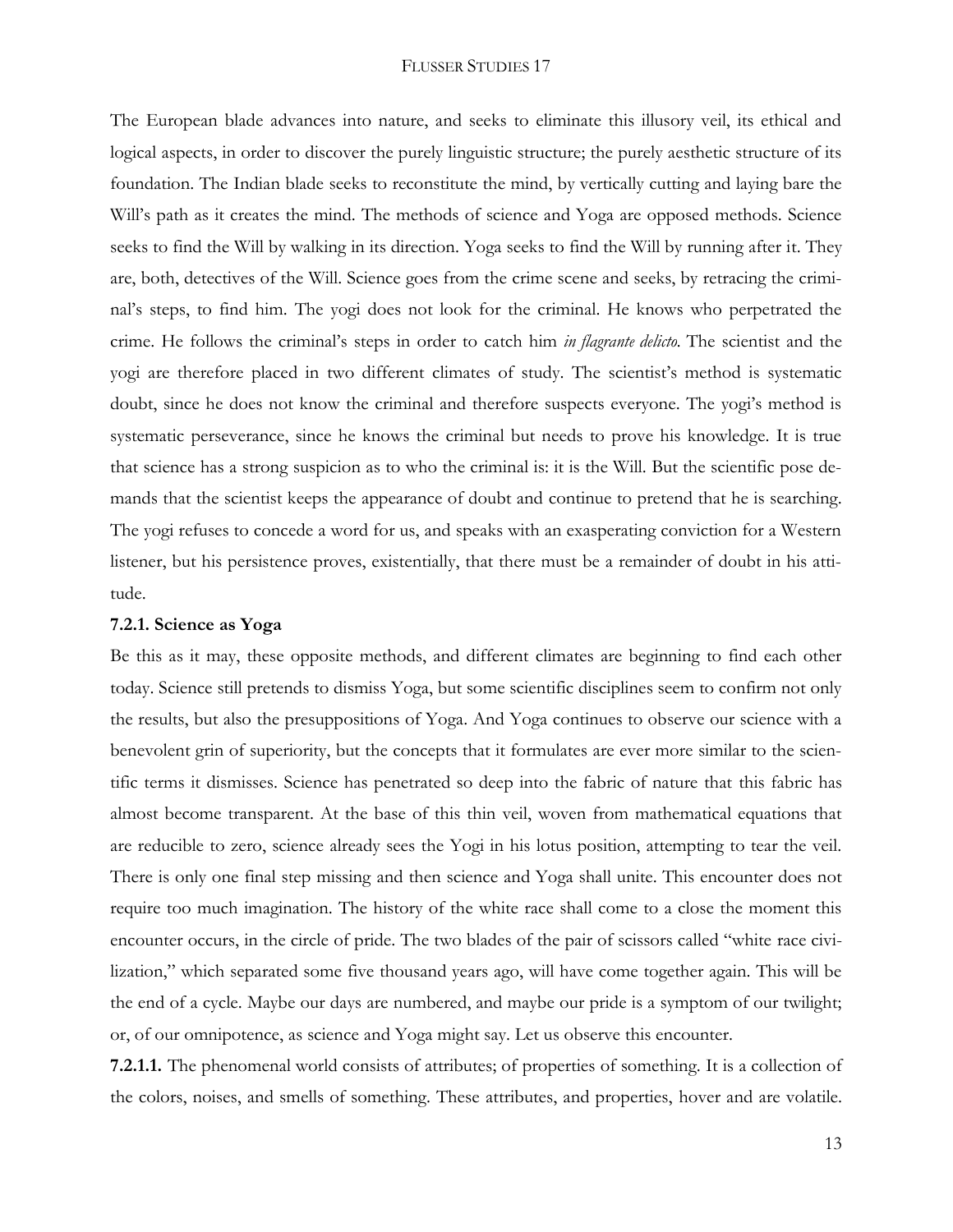The Ancient Greeks already knew that attributes are misleading, and that they do not provide "knowledge" (*sophia*). Their search was for that something, of which attributes are properties. The history of Western thought could be approached as the history of the search for that something. For example, they tried to hierarchize the attributes, and to speak of primary and secondary attributes, as if extension and hardness were the "immediate" attributes of something, and as if all the others were even more illusory than these. They tried to deny movement in the phenomenal world (Parmenides), or, like Heraclitus, they tried to identify the movement with something. Plato went so far as to deny any reality to the phenomenal world, but elevated the mind to the level of the foundation of reality.

**7.2.1.2.** However, all of it was nothing but deliberate speculation. It did not convince the "senses," that is, it did not convince lust, which insisted upon the reality of the world of attributes because of its delightability. Philosophers can say whatever they like, but the table continues to be a table because I "sense" its reality. However, the scientific method strengthened the arguments of philosophical speculation in such a convincing manner that even lust could not ignore them. Together with its instruments, that is, together with something experientially graspable, science proves that the table is not black, or hard, or any other thing, because it is not a thing. It is not even a copy of a Platonic original, or of any other type of mental phenomenon: it simply does not exist. What exists is an electromagnetic field and a gravitational one, therefore, what exists are structures of virtualities. The field is an imaginary structure where something can come to be. And the field is the substance of the phenomenal world, of the table, for example. We should speak of the world of appearances, therefore, in terms of its potentiality, and not its reality, as we are doing. The sciences are essentially preparing a grammatical revolution. They have discovered a grammatical error in the way we speak, and they are correcting the error. Every phrase that contains terms such as "table" must be formulated, from now on, according to potentiality. The reality of the "material" world has evaporated.

**7.2.1.3.** This leaves the philosophers of materialism in an embarrassing position. This philosophy, daughter of the sciences of the 18 $\degree$  and 19 $\degree$  centuries existed thanks to its connection to the sciences, and it kept the same connection with them, as Scholastic philosophy kept with theology. Now the materialists must become accustomed to their position as heretics in relation to modern science. However, idealism should not nurture the hope of becoming the heir of materialism. Science has not become idealist; it has simply become self-aware and no longer needs philosophy. It is almost ready to prove, in an empirical and rational way, that the phenomenal world does not exist. What exists is a set of rules. And these rules are the material that science has to deal with, in order to organize them. As one can see, the non-existence of the phenomenal world is not the end for science, but the be-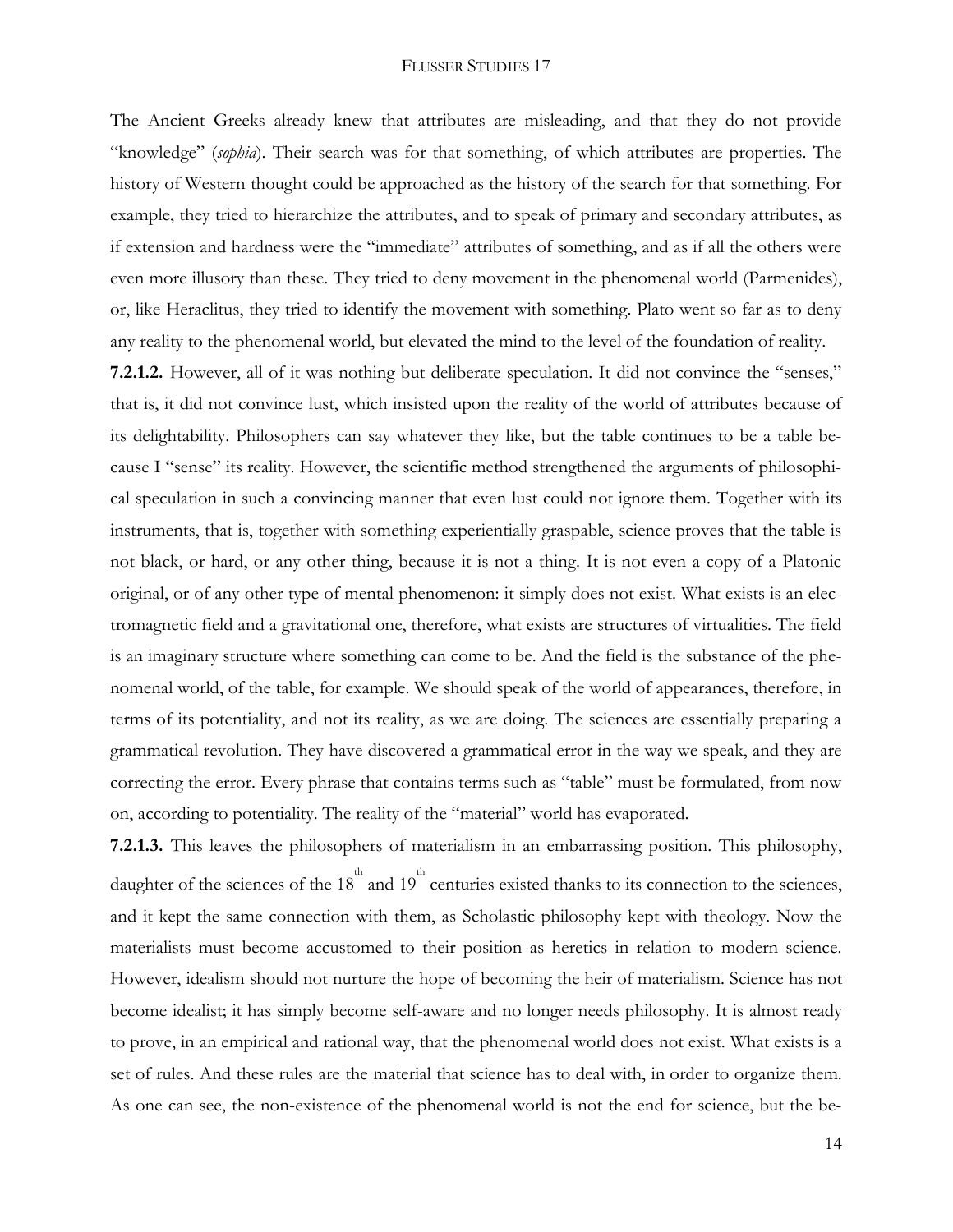ginning of its activities. Science is beginning to comprehend itself; this is its purpose, and not to comprehend "nature." Nature is a consequence of the self-comprehension of the natural sciences. Science shall become creative. It shall comprehend that it is the creative Will. It shall comprehend that the laws that it formulates are not something "discovered" in nature, but are the Will itself as it creates nature. During the stage of magic these laws had an ethical character, and in the stage of representational and abstract science they had a logical character, but at the stage of future developments, in the concrete stage of science, they shall have a purely aesthetic character, which by the way, they already have in modern physics. They shall be beautiful laws. Natural phenomena shall no longer follow the laws of nature because they must (magic), or because they need to (current science), but because they have been thus composed by creative science (future science). The world of future science is a work of art aware of itself. Whatever the Will should want, ask for, or dream, science will be ready to produce in the form of nature. Nature will be the Will's dream produced by science in order to entertain it. It shall be art for art's sake. And when the Will becomes tired of this representation, nature will disappear like froth. Nature shall be a deliberate composition, and we shall have the same sensation that music provides in it. The contemplation of nature shall be a liberating experience, just as music is, because it shall be a concrete and immediate manifestation of our Will. We shall admire nature and its composer, which is our own Will. We shall be absolute.

# **7.2.2. Yoga as Science**

The phenomenal world presents itself, if we invert our contemplation, as the mental world. The West has not reached great successes in this inversion, and we will follow the method of Yoga in order to describe this scene. The mental world presents itself as a collection of thoughts, imaginations, desires, and impulses. The yogis of antiquity had already discovered that these phenomena are illusory and misleading. Already during the time of the *Veda,* Hindu thinkers sought to penetrate the illusory layer of the mind, which these phenomena form. They discovered a structure that informs these phenomena; a structure that is very similar to our natural laws. They called it "*Karma*." However, the parallels should not be exaggerated. Our laws had an ethical aspect only during the stage of magic. Science has relegated this aspect of the law to the field of theology, and we have, in the West, two distinct disciplines: science and theology. In India, this division never occurred. "*Karma*" is a structure of laws at once ethical and logical, and Yoga is therefore parallel to our science and theology. However, this does not make it a "primitive" discipline. It is a method as rigorous as ours. Our scientific method prepares itself to transform logical laws into aesthetic ones, and ends up therefore, in mysticism. Yoga reaches the same result without having previously eliminated the ethical aspect of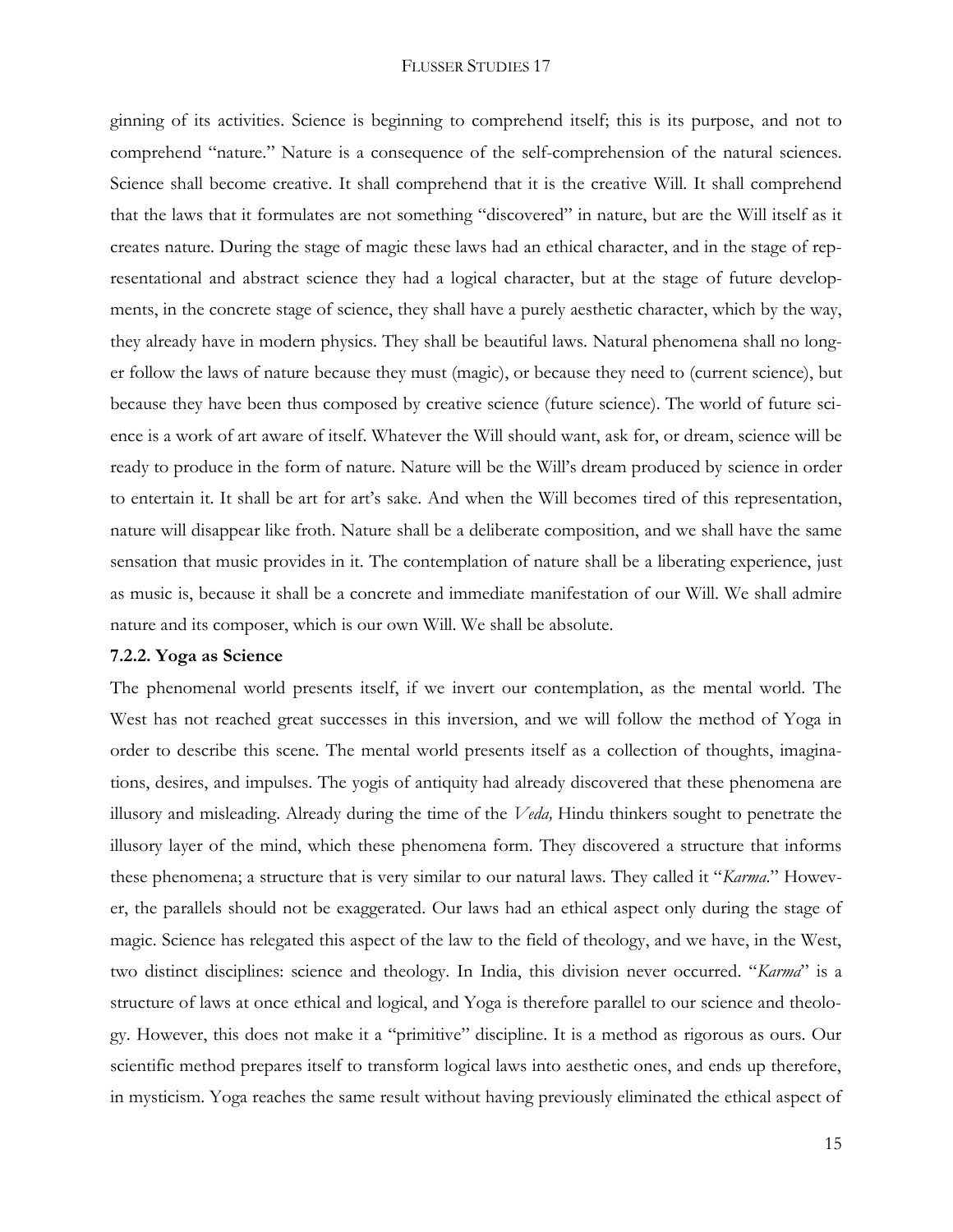its discipline. This is the reason for the apparent primitivism of Yoga, but also of its apparent progressiveness. The judgments that the yogis formulate, present themselves to us simultaneously as a barbarous stammering and prophetic mumbling, and it will be necessary to translate them to our civilized language in order to comprehend them.

**7.2.2.1.** If the self-aware Will turns itself against the mind in order to elucidate that mind, it penetrates successive layers of illusion. It comprehends the Will, in the first place, as the illusion of the relation between mind and "body." The "body" is nothing but a superior, and entirely fictitious, layer of the mind, and the mind changes bodies according to rules of *Karma*, just as the body changes its clothes. The second illusion that is overcome is that which relates to the individuality of the mind. The Will discovers that the mind is nothing but a superficial organ of the great mental wheel that is the foundation of all minds. The individual mind is only a passing manifestation of this fundamental wheel; it emerged from this wheel in order to be dissolved in it. This mind is only a phenomenon caused by the turning of this wheel, and the laws of Karma rule this rotation*.* The "principle of individuation," which is an aspect of *Karma*, brings the illusion of individual minds to the surface of the mental wheel, and the illusion of the continuous reincarnation of these minds; of the continuous changing of bodies. But the wheel itself, or *Samsara,* is nothing but an illusion, and this is the Will's third discovery. The entire gigantic wheel, which unites all of the apparently individual minds of plants, animals, men, and gods, is nothing but an illusory whirlpool that emerged from the creative Will. It is nothing but a "poetic" manifestation of the creative Will, of the *Ātman.* In this sense Yoga comes very close to today's Western thought. As the fourth illusion, the differentiation between mind and nature is overcome. These are the two aspects of the "*Ātman*." Natural phenomena, to which the "body" belongs, are only superficial layers of the mind, and are being continuously produced and reabsorbed by the mind according to the rules of *Karma.* The expression "the reincarnation of the mind" is therefore equivalent to "the re-psychologization of the body" in order to describe the rotation of the wheel. By the way, the distinction between mind and nature is not rigorous, and intermediary stages could be discovered, such as astral bodies, specters, and gods. This not only proves the illusion of the distinction, but also the illusion of all mental and natural phenomena. The last illusion penetrated by the Will in its elucidative effort is the illusion of God and the Devil; of the "*Brahman.*" The *Brahman*, this apparent foundation of the *Ātman*, is nothing but a projection of the *Ātman*, and is equal to it. Everything is the creative Will. It is true that this last conclusion is generally unacceptable for yogis. In their majority, they continue to pay homage to the *Brahman.* But the very structure of the discipline of Yoga proves that it is completely dedicated to the struggle against the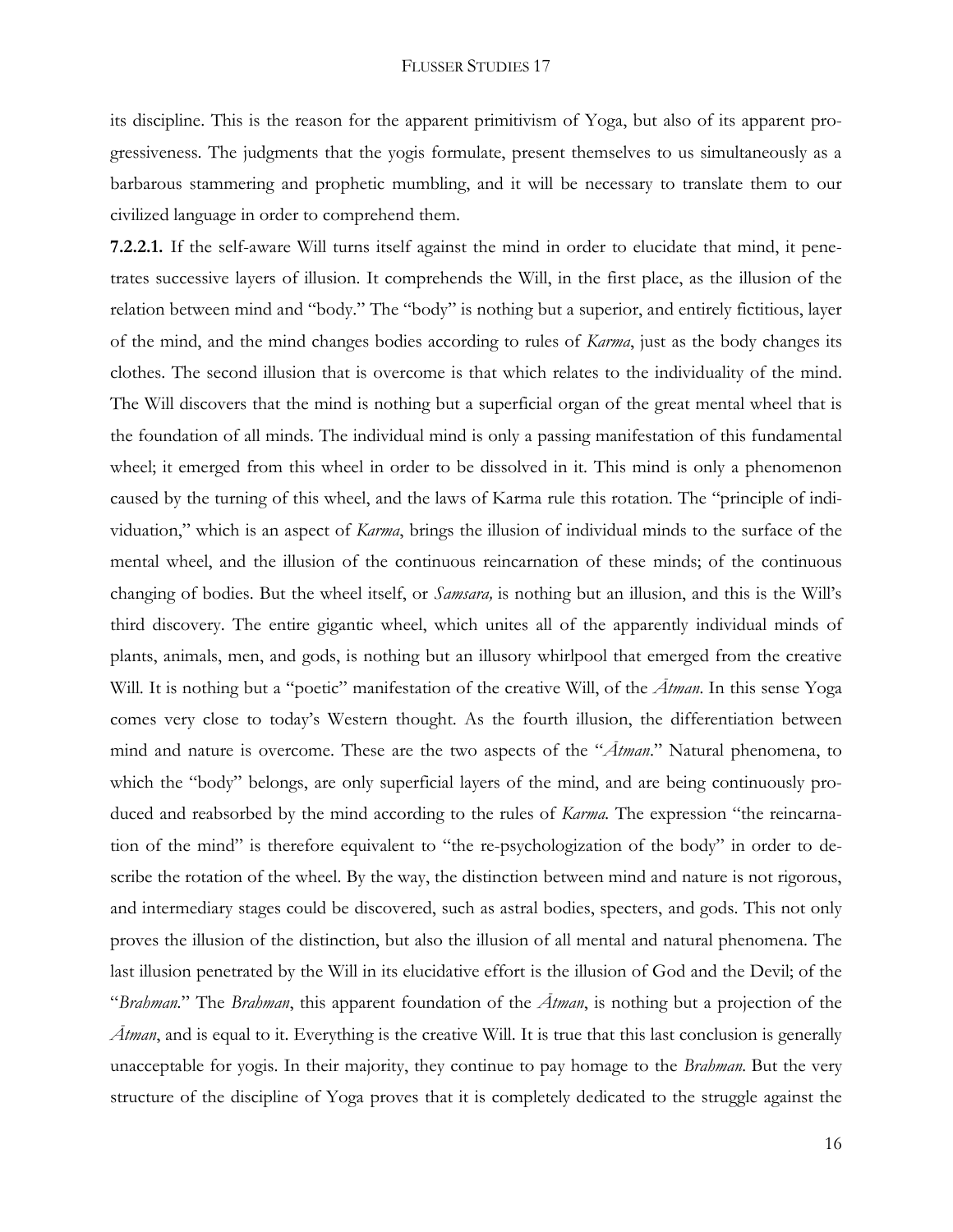*Brahman*, and that its aim is the overcoming of the *Brahman.*

**7.2.2.2.** The chain of *Karma* is broken at the very moment when the elucidative Will, the Will turned against itself, recognizes itself at the bottom of all appearances, but only if it recognizes itself in the *Ātman*. The veil of illusion, *Māyā*, to which nature and mind belong, is torn, and there is nothing left but *Ātman.* The whole world, nature and mind, are nothing but creations of *Ātman*, of dreams of *Ātman*, and the handcuffs of destiny, *Karma*, have been imposed on this world by the *Ātman*. *Karma* is nothing but an aesthetic web spun by the creative Will in order to realize its dream. "We are such stuff as dreams are made on." (Shakespeare). The result of Yoga is identical to that which the sciences of the West are arriving at.

**7.2.2.3.** This is therefore the situation that presents itself to the self-aware Will: nature and mind are the creative Will's works of art. They are a chant in praise of the Will, a musical monologue of the *Ātman.* That which maintains the world, which gives it structure, is the harmonic order of *Karma*, which in its turn is a musical and grammatical order, the order of language. The world is a monologue and chant, a meaningless monologue and chant. The world is a wordless song. The Will created the world as purposeless, pure beauty. The mathematical and musical beauty of the world's structure is existential proof of the creative Will. The self-aware Will enjoys the world as beauty. A mind stuck in the illusion, and which does not recognize itself in the world, suffers the world, because the ethical and logical aspects of the world oppress it. This suffering is overcome through selfrecognition, and everything becomes transformed into the pure absorption of pure beauty. The phenomena that are ruled by causal laws become comprehensible as the fields of activity of our Will. It is as if the phenomenal world were a canvas on which someone was painting. The phenomena that are ruled by causal laws are the walls of the canvas that is already covered with the oil of our creative activity. Chance happenings are the parts onto which we are applying the paintbrush of our creative activity. The painting's project is within us, and we are projecting it onto the canvas. Chance in the phenomenal world is the point within which our Will realizes itself. This is the tip of our paintbrush, which we apply upon the world. It has already been said that "chance" and "miracle" are synonyms, and that they seek to articulate the moment that created the world. Chance is the miracle through which our Will realizes itself. It is the bridge through which the project of our Will transfers itself into the world. Thus law and chance became the two aspects of our Will, which is our freedom. Law is our Will realized, chance is our Will in action, they are the two aspects of our freedom. The chains of *Karma*, the chains of destiny, the chains of illusion, are finally broken. We are sovereign.

**7.2.2.4.** For us the structure of the world does not seem meaningless, even if we still persist upon the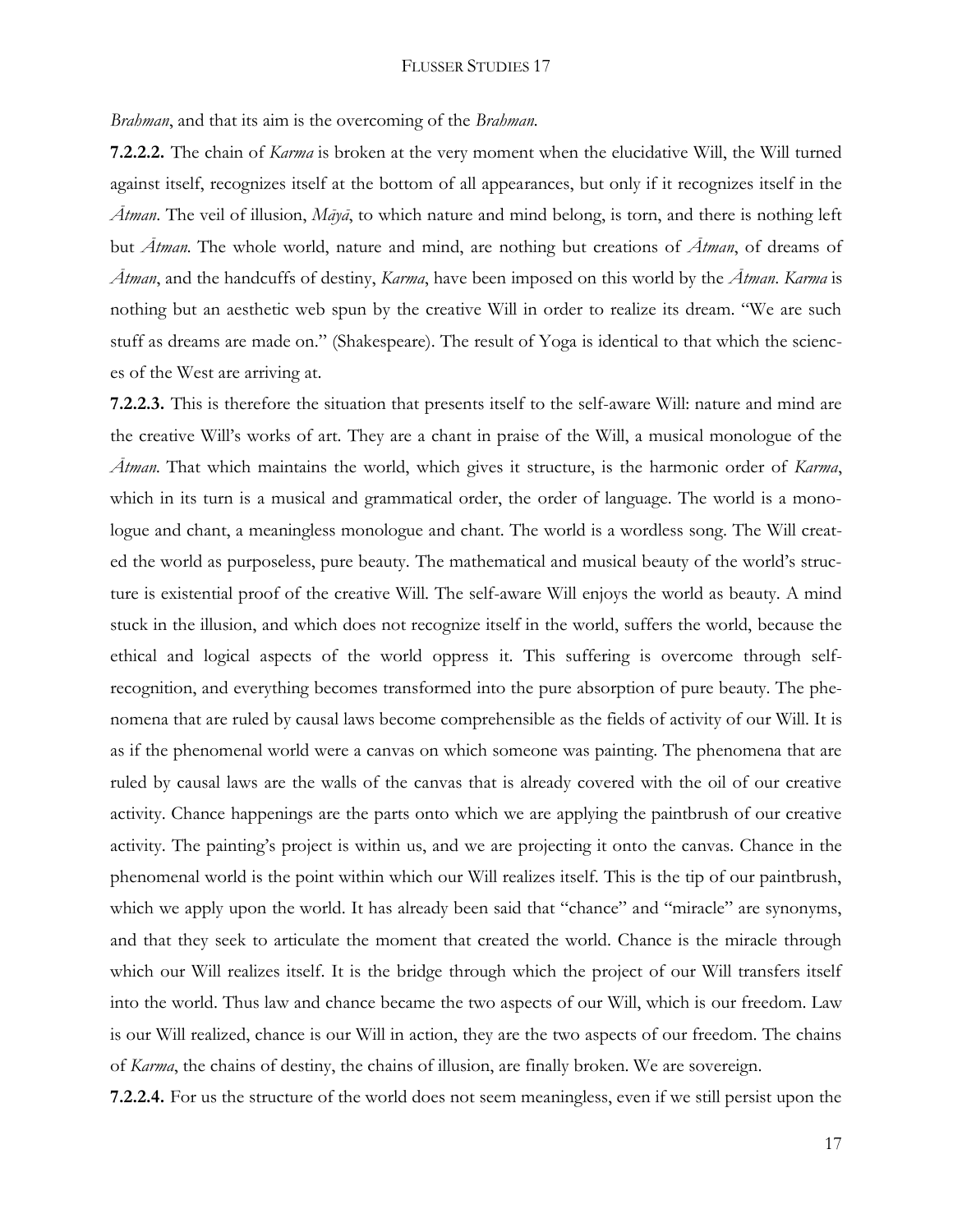illusion of this world. We recognize, or we believe that we recognize, values in this illusion. And we recognize, or we believe that we recognize, types of knowledge. Nothing has value in the world, and nothing can be known, except our Will. The criterion to be applied to the world is purely formal; it is the aesthetic criterion of internal consistency. The Kantian insistence on *a priori* synthetic judgments is overcome in our act of self-recognition. The world is a product of our judgments, which are organized by the rules of our Will. They are meaningless judgments. All of them are synthetic, and *a priori.*  All of them are, effectively and equivalently, mathematical or musical judgments. The laws are articulations of themselves. These laws are purely formal, and they do not have either ethical or epistemological aspects, they do not valorize or seek knowledge.

**7.2.2.5.** However, at the extreme edge of illusion, these laws acquire contexts of ethics and knowledge. At this extreme edge the illusion of Good and Truth emerge. The creative Will made these illusions emerge, in order to give meaning to the world that it created. It made the illusion of Good and Evil, and the illusion of Truth and Lies emerge, in order to make the illusory world it created consistent. It thus created the illusion of a purpose for the world. It is perfectly deceitful. The Will created nature and the mind in six days, and on the sixth day, in order to crown its creation, it created the illusion of Good and Evil, of Truth and Lies. The creative Will created God and the Devil on the sixth day, and it did this so it could rest on the seventh day, because then, the world was perfect. God and the Devil endowed it with the appearance of objectivity. God and the Devil work to maintain an apparent independence of the world from the Will. They are the two subtitles of this creation, the two auxiliary elements of the Will. Had the Will not created God and the Devil, the world would demonstrate, in an obvious manner, its meaninglessness. It would be an obviously absurd world, a world obviously dependent upon the Will. Having projected God and the Devil upon the world, the Will perfectly masked the obscurity and subjectivity of the world. Thanks to God and the Devil, the world manages to mislead the mind, and to therefore divert the creative Will. Without God and the Devil, the world would be a tedious representation. It would obviously be an *idem per idem*. Thanks to God and the Devil, the Will can entertain itself in the world. God and the Devil are the main clowns created by the Will in order to endow the representation that is the world with attraction. God and the Devil are the projections of the Will, the Will created them in its own image.

**7.2.2.6.** The self-aware Will knows that God and the Devil are its creations. But it knows that they are useful creations. The Nietzschean phrase (whose thought we are following in this chapter, however in a somewhat independent manner), "God is dead" must be comprehended within this context. God died because we killed Him when we acquired self-awareness, but He could be resuscitated at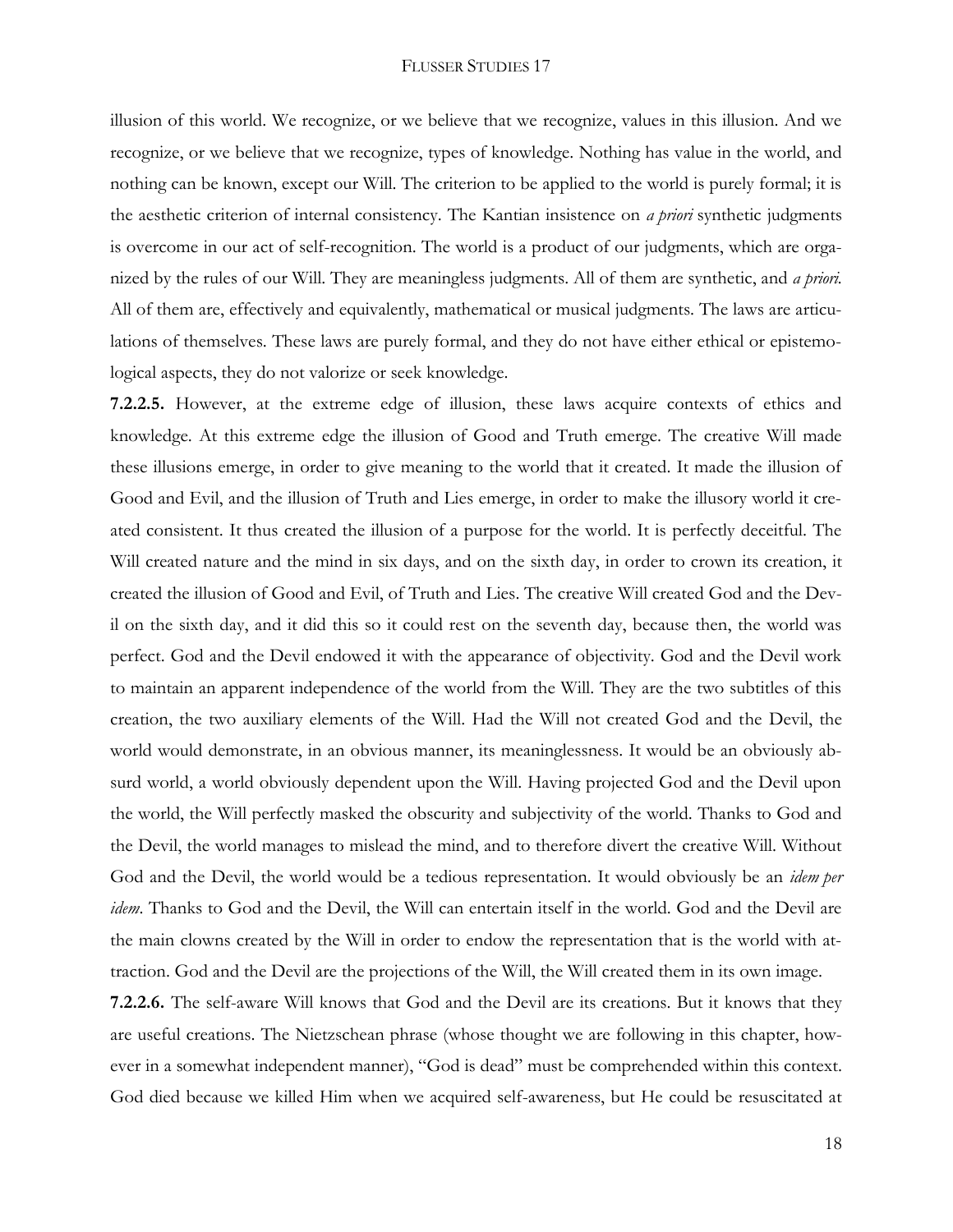the snap of a finger. And in resuscitating God, we would have automatically resuscitated the Devil. The Devil is God's counterpart, a necessary counterpart for the maintenance of the aesthetic equilibrium of the representation that we are building. Hence, these two masterpieces of our Will shall continue to function to our full content. They shall entertain the Will without causing it any embarrassment. God and the Devil could be abolished at the slightest sign of disturbance, in order to be reinstated whenever the representation of the world requires them.

**7.2.2.7.** The self-aware Will is all-powerful. Everything around the Will is its creation, and is subject to its commandments. Everything around the Will is pure music, pure mathematics, and pure beauty. The veils of illusion have been penetrated and have become transparent. They may henceforth be consciously used to create a new experience of beauty. The Will's project resides there: to create and usufruct beauty. The self-aware Will exists within beauty's paradise. It is the paradise of the eternal weaves of beauty. The Will to Power is the eternal return of the same, as Nietzsche would say. Could this be a paradise, what we have just sketched, and could this be a liberation of the Will's freedom that we have just outlined, or could this be something entirely different?

# **7.3. Contrition**

This entire chapter hardly mentioned the term "pride." It was not necessary to insist on this key. Every phrase and every thought was saturated in it. Let us confess that in the course of this chapter we did not have sufficient self-control to choose terms. It spilled out in uncontrollable streams. The violent contortions of science, art, philosophy, and the juggling acts of Yoga violated our mind and took away its entire disposition for a deliberate scheme. We followed, in fascination, its grotesque exercises, and allowed ourselves to be carried away by its acrobatics. So here we are now, in paradise. We may now rest for an instant, and cast a glance at the victorious Will. There it is, in all its purity, with its legs crossed behind its neck. The Will, the creator of beauty, does not offer a dazzling spectacle (let us be honest). On the contrary, it is downright disgusting. The desiccated and contorted limbs of this enlightened yogi, these limbs that entwine in a way that it is impossible to distinguish between legs and arms, are not the image of a liberated mind. The Will, in its posture of profound meditation upon itself, does not emanate the aura of sovereignty. It is necessary to confess that the representation the Will offers us is of a mold that gives us the chills. There is an air of a magic-spell that is sinister and lugubrious in the entire process of self-recognition, in the entire procedure to overcome the illusion and become free from the veil of *Māyā*. There is something deeply malign, *blasé*, and refined; something deliberate in the Will's victory. It is necessary to confess it, it is necessary to proclaim it as a challenge to Schopenhauer, Nietzsche, and the sages of the East: all of this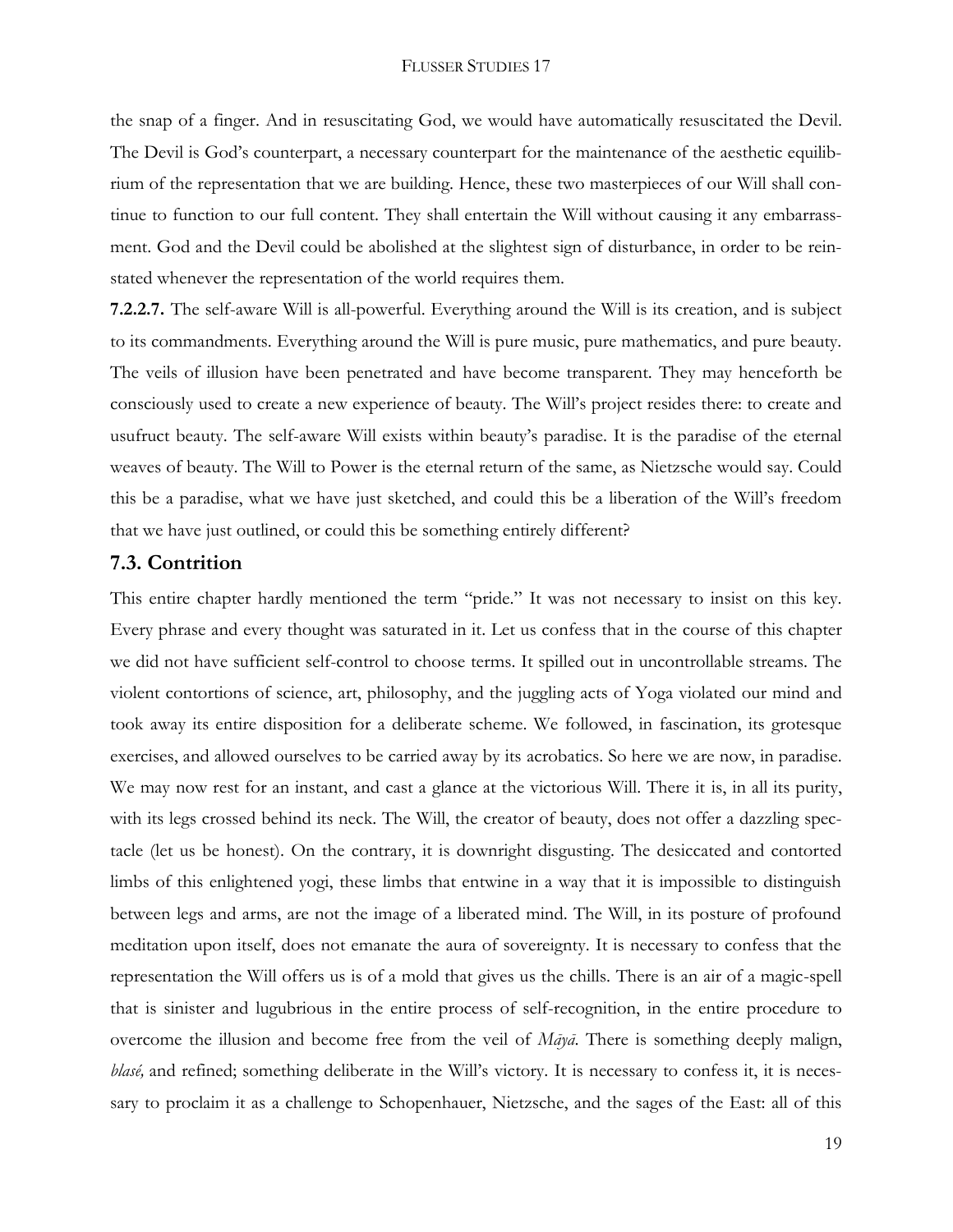self-knowledge, all of this conscious creation of beauty, all of this articulation of nature by the human Will, all of this enlightenment of the mind by the human Will, and all of this disciplined and methodical forcing of salvation, is the work of the Devil. It is the capital sin of pride. All of this systematic revaluation of all values; all of this twisting around of the highest for the lowest, and the lowest for the highest; all of this swapping around of the intimate for the external, and the external for the intimate; all of this is the very essence of Hell. The enlightenment, or *Samadhi,* which accompanies the exercises of Yoga, of science, of philosophy, and, unfortunately, the creative activity of art, is an enlightenment produced by the flames of Hell. The mind that is free of all illusion, the emancipated mind, is the mind that contorts in the caldrons of Hell. This mind's only support, the only substance that supports it, is the Devil's trident. The paradise of disciplined enlightenment is the rotating skewer, upon which the mind spins.

**7.3.1.** But how can this be the work of the Devil, that is, a situation in which the mind is aware of the absurd illusion that is the Devil? How could the Devil create a situation in which he is annihilated? In order to comprehend this diabolically confusing situation, it is necessary for us to return to the situation in which this development occurred. This was a situation of the darkest despair. Everything within us had been destroyed by the struggle for our soul between God and the Devil. We lost our naive faith in life, our faith in pure reason, in practical reason, and in society. We lost the pleasure in immediate experience, and in pure knowledge; the pleasure that accompanies the transformation of nature into instruments, and the enthusiasm that accompanies the engagement in favor of an ideal society. Our vital fiber, our intellectual moral, our productive *élan*, and our ethos in society had all been annihilated. All of this had happened within the Divine's terrible fire. The very forms of our mind broke, cracked, and snapped in the Divine's blazing breath. Only detritus remained. When the society was dismembered into envy and greed, we had lost the last connection with reality. We were facing nothingness. In such an extreme situation there were only three choices left for us: the grace of a merciful madness, the sweet grace of death, and the vertical fall toward the abyss of faith in God.

**7.3.2.** The second and third options would have been catastrophic for the Devil. He chose the first. Our suicide at this stage would have been a Divine victory. The fall toward faith in God had to be avoided at all cost. The Devil chose madness. And he chose a madness that was appropriate for him. He seduced our mind into the madness of beauty. Pure art, pure science, and pure meditation, this is the madness that the Devil chose and we fell into the trap. The Devil abandoned, pressed by our development, any intention of creating a serious reality in order to imprison us. He gave up every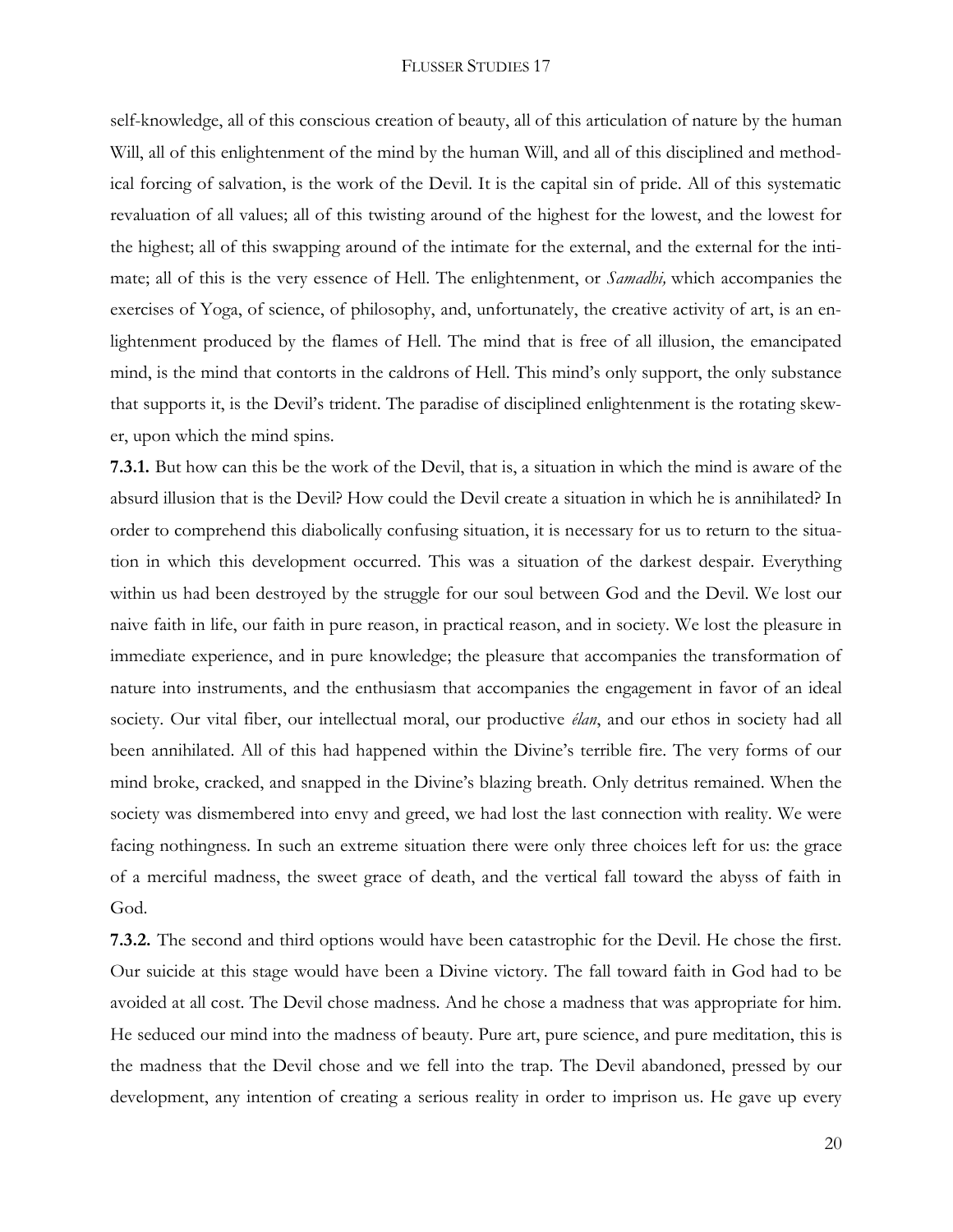pose and every lie. He showed himself, naked to our dilacerated mind. He took a risk. Effectively, he cried: look at how I am, and look at the Divine abyss, now make your choice. And in full consciousness, we chose. We chose the madness of solid pride, which the Devil offered us, so as not to fall into the Divine crucible. Now we are imprisoned. Even the Devil has abandoned our solitary cell, where we are "creating beauty." Impenetrably thick walls surround us, and our cry: "we are the architects of these walls!" returns to us with a resounding echo. And our odes in praise of ourselves resonate in our ears like a sinister laughter. Thus, the Devil ingeniously transformed a situation in which he was in danger, into a triumph for Hell's cause.

**7.3.3.** But still – and I say this in a whispering and shaking voice, so that no one may betray this secret – even in such deep Hell, a slight glimmer of hope shines. In such Hell I am all-powerful. My Will is God. I am God. As I cry such a cry of the highest pride, the echo resonates: I am God. And this echo, which is nothing but a faithful repetition of my pride, has a demolishing effect upon my mind. Listen attentively to what is happening: I am God and God is me. The sciences and philosophies teach that I am God. The arts prove experientially that I am God. Yoga demonstrates experientially that I am God. Therefore, I know that I am God. And that is why I am in this solitary cell that I created for myself. However, if I were to believe, for even just one instant, in what the echo affirms, in other words: that God is me, then at that very instant all of my proud knowledge of my Divinity would be annihilated. I fear for this knowledge of mine and I intend to defend it. My disciplined Will is my shield against this unexpected incursion. But this is ridiculous. "I am God" and "God is me" are equivalent judgments. Therefore, why should I fear the second formulation of my triumph?

**7.3.4.** Because in this second formulation, which turns against me in order to flood me with its merciless resonance, I am being called. My pride alienated me entirely from that God who is a work of mine. He is merely a pale projection of my Will. And suddenly this pale projection is calling me. My contortions and my juggling acts have completely turned my mind around, and suddenly, I am face to face with that which is totally different from me, and it says to me: I am you. At this instant my mind becomes aware of itself, turns toward the floor, and hides its face in its hands, because it cannot bare the rays that penetrated its dark cell. The darkness of the cell, in which my mind pretends to feel guilty of its own Will, makes those rays unbearable. The acrobat of the creative Will, blinded by the luminosity, contorts on the floor of his cell. In a single jolt his limbs un-tense in a spasm, his pose is undone, and the proud mind becomes prostrated, contrite, and desperate, in the dust at the foot of that which it is, but which transcends it.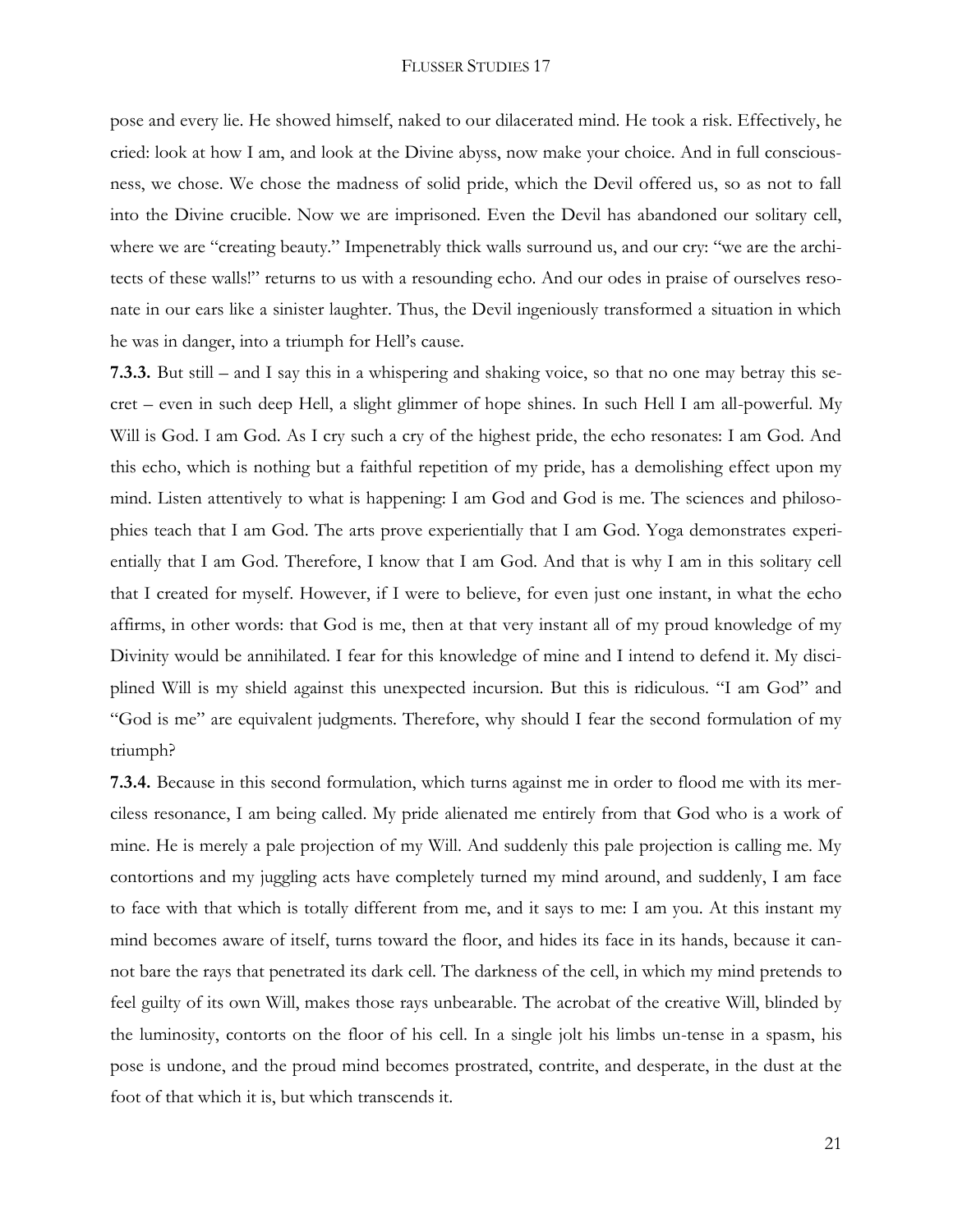**7.3.5.** The happening that we have just described, with such inappropriate words, is the sudden passage from pride to humility. For pride, such a happening is always imminent, and it knows, intimately, of this danger. This sudden ruin can happen at any moment through science and philosophy, art and Yoga. For pride, it is necessary to avoid this happening at all costs. It is necessary to prevent that which is all-different to become manifest, if we wish to maintain the pose of pride. And it is possible to do it. The safest method to avoid humility is humble pride. It is necessary to create a humble science, a humble philosophy, and a humble art. That would be the essence of pride, because it would be entirely unimpeachable.

**7.3.6.** What are these diabolic disciplines, these humble sciences and arts? They are perfect poses. The creative Will represents within them the pose of self-sacrifice in order to entertain itself. The creative Will pretends to sacrifice its works to God, to that God, which the creative Will had created in its own image. The Will humbly approaches God's temple (which the Will built), and says humbly: God, look at the beautiful work that you have created through me, and to your highest glory. And then this creative artist, with a slightly perceptible smile, places the work upon Divinity's altar and retires, humbly, into anonymity. The humble pride, the pride that creates anonymity, is the highest pride. Its representation is perfect. It deceives everyone, including this God, who after all is its own work. Religious art is a good example of this creative Will that keeps itself in anonymity in order to glorify the Eternal One. Or the yogi's faith, reached thanks to a methodical and deliberate discipline. Or the faith of scientists in a transcendent God, reached as the last link of their theories. Humble pride is a safe defense against the authenticity of humility.

**7.3.7.** However, let us refrain a little from our burning praise of pride. The windows of Gothic cathedrals are extremely proud, and still, even then, there is a tremor of humility in them. The oratories of classical composers are essentially deliberate, and even so, there is a burning faith in them. The borderline region between pride and humility is slippery. We do not want to deny that there can be deliberation and humility in art. But we believe that faith and humility, thus articulated, are already innocuous for the Devil. Deliberation is the opposite of faith, and deliberate faith is a faith without any danger for the Devil. Art is pride, and humble art is humility at the service of pride. Science as a path toward faith is an escape into humility. Philosophy as the handmaid of religion is a refusal to fall into the abyss of the all-different. All of these are the paths of pride trying to avoid humility. And the more humble they become, the more suspect they are. The complex and systematic building of Gothic cathedrals, or the equally complex and systematic Scholastic and Vedic systems, are pride's attempt to represent humility. But what type of humility is this that manifests itself through mon-